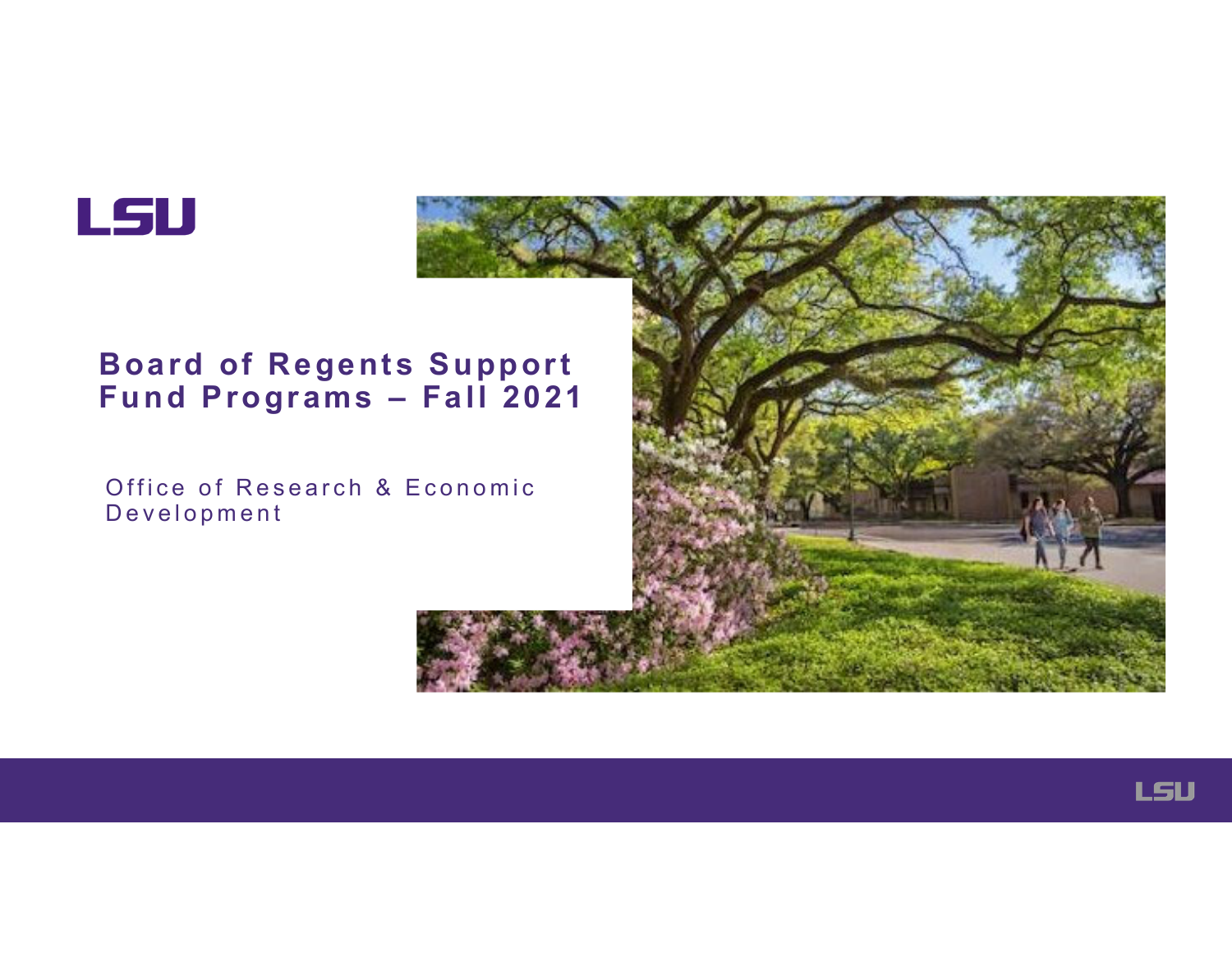

- Overview of Board of Regents Support Fund programs
- Budgetary Considerations
- Deadlines
- **Submission Procedures**
- Available Resources
- Q&A

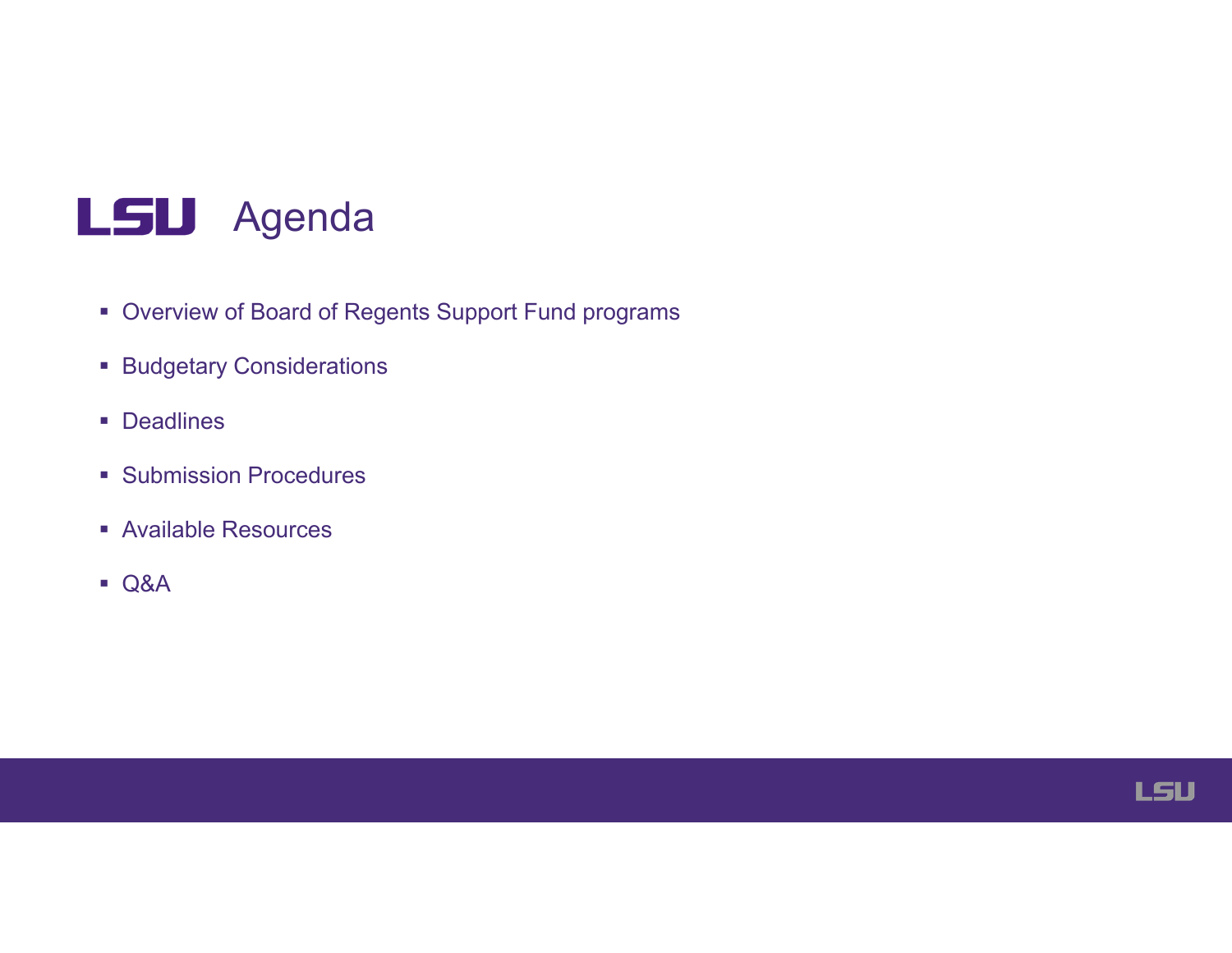### LSU Available Funding Programs

- Research Competitiveness Subprogram (RCS/RCS 1-YR)
- Industrial Ties Research Subprogram (ITRS)
- Proof-of-Concept/Prototype (P-o-C/P)
- Departmental Enhancement (ENH)
- Awards to Louisiana Artists & Scholars (ATLAS)

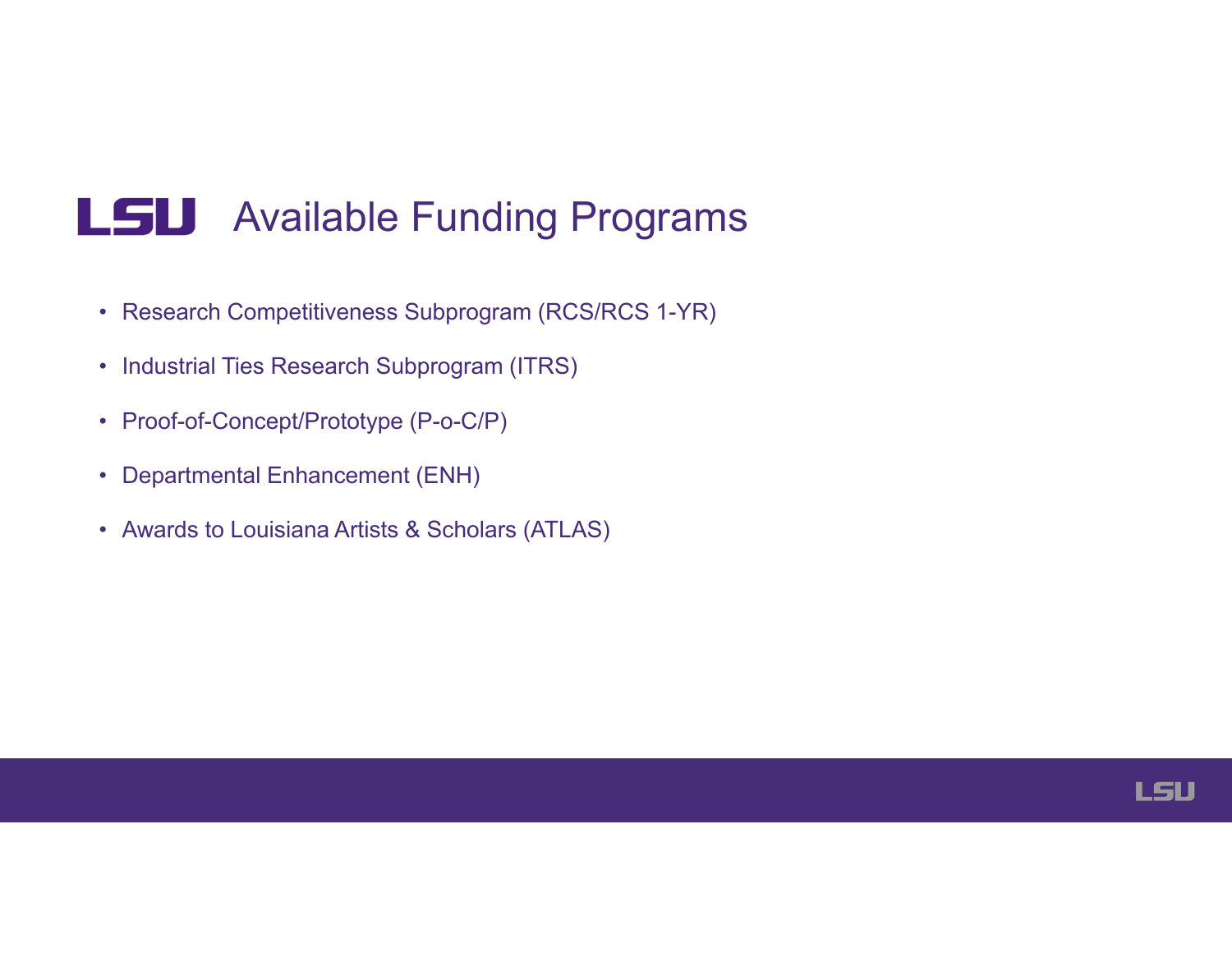

### L5U Eligible Disciplines per Program

| Program                                               | 2021-22 Eligible Disciplines                                                                 |  |
|-------------------------------------------------------|----------------------------------------------------------------------------------------------|--|
| <b>RCS One-Year Research Component and</b>            | Biological, Computer/Information, Earth/Environmental, and<br><b>Health/Medical Sciences</b> |  |
| <b>Research Competitiveness Subprogram (RCS)</b>      | Engineering B: Industrial, Materials, Mechanical, etc.                                       |  |
|                                                       | Chemistry                                                                                    |  |
| <b>Industrial Ties Research Subprogram (ITRS) and</b> | Targeted Industry Sectors (preference given):                                                |  |
| Proof of Concept/Prototype Initiative (P-o-C/P)       | <b>Advanced Materials and Manufacturing</b>                                                  |  |
|                                                       | Life Sciences and Bioengineering                                                             |  |
|                                                       | Digital Media and Enterprise Software                                                        |  |
|                                                       | <b>Coastal and Water Management</b>                                                          |  |
|                                                       | <b>Clean Technology and Energy</b>                                                           |  |
| <b>Comprehensive Enhancement (ENH) and</b>            | Engineering B: Industrial, Materials, Mechanical, etc.                                       |  |
| <b>Targeted Enhancement (ENH)</b>                     | Biological, Health/Medical Sciences, Agricultural, and Social Sciences                       |  |
|                                                       | Physics, Astronomy                                                                           |  |
|                                                       | <b>Humanities</b>                                                                            |  |
|                                                       | Non-Disciplinary-Based Workforce                                                             |  |
| <b>Awards to LA Artists and Scholars (ATLAS)</b>      | <b>Creative Arts</b>                                                                         |  |
|                                                       | <b>Humanities</b>                                                                            |  |
|                                                       | <b>Social Sciences</b>                                                                       |  |

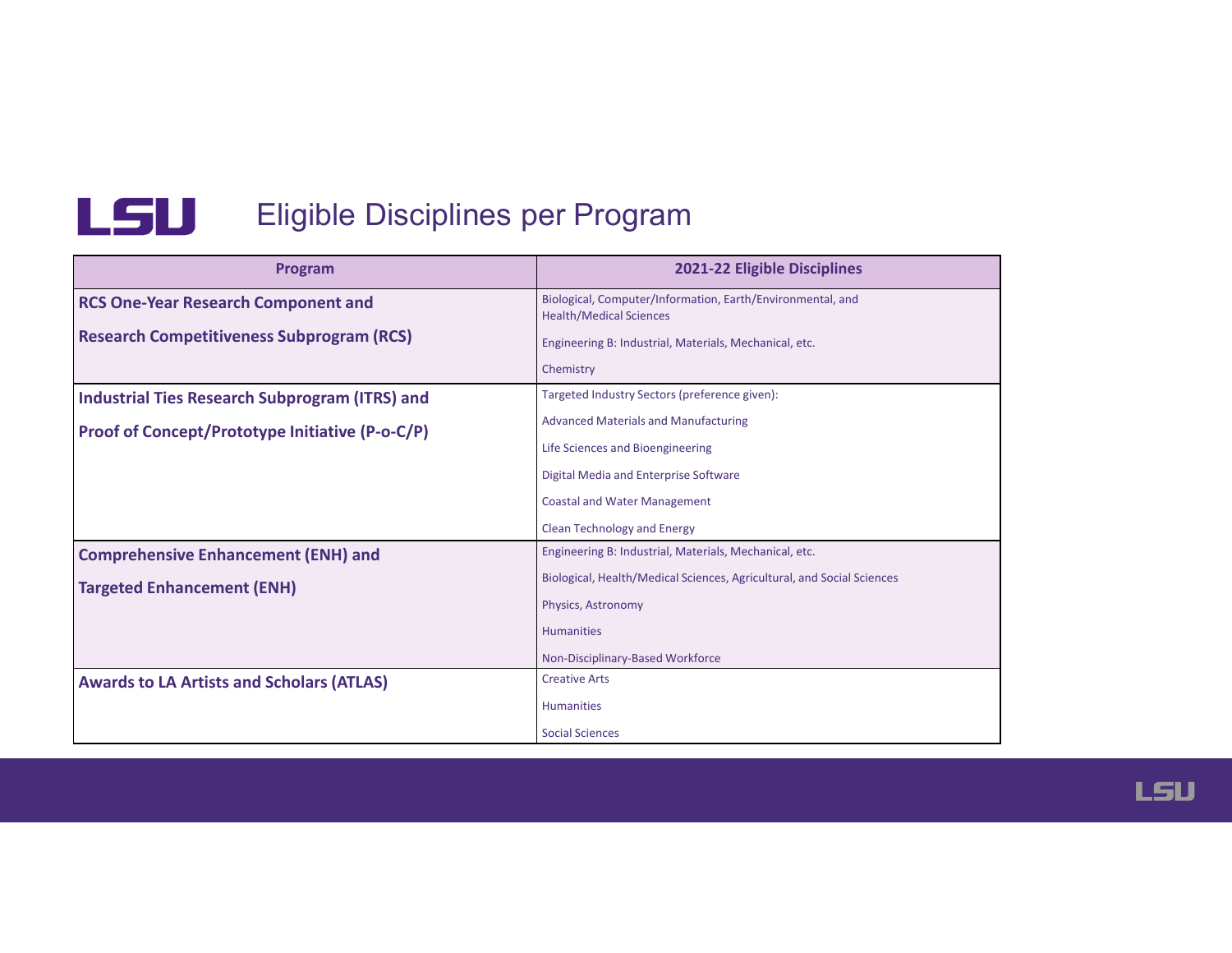# Research Competitiveness Subprogram (RCS)<br>RCS One-Year Research Component (RCS 1-YR)

- Build/strengthen fundamental research base and competitiveness of Louisiana's universities.
- RCS is a stimulus program for those at the threshold of becoming competitive for federal funding.
- RCS 1-YR provides short-term pilot awards to support faculty on a limited basis in their exploration of novel science and engineering research leading to federal support.

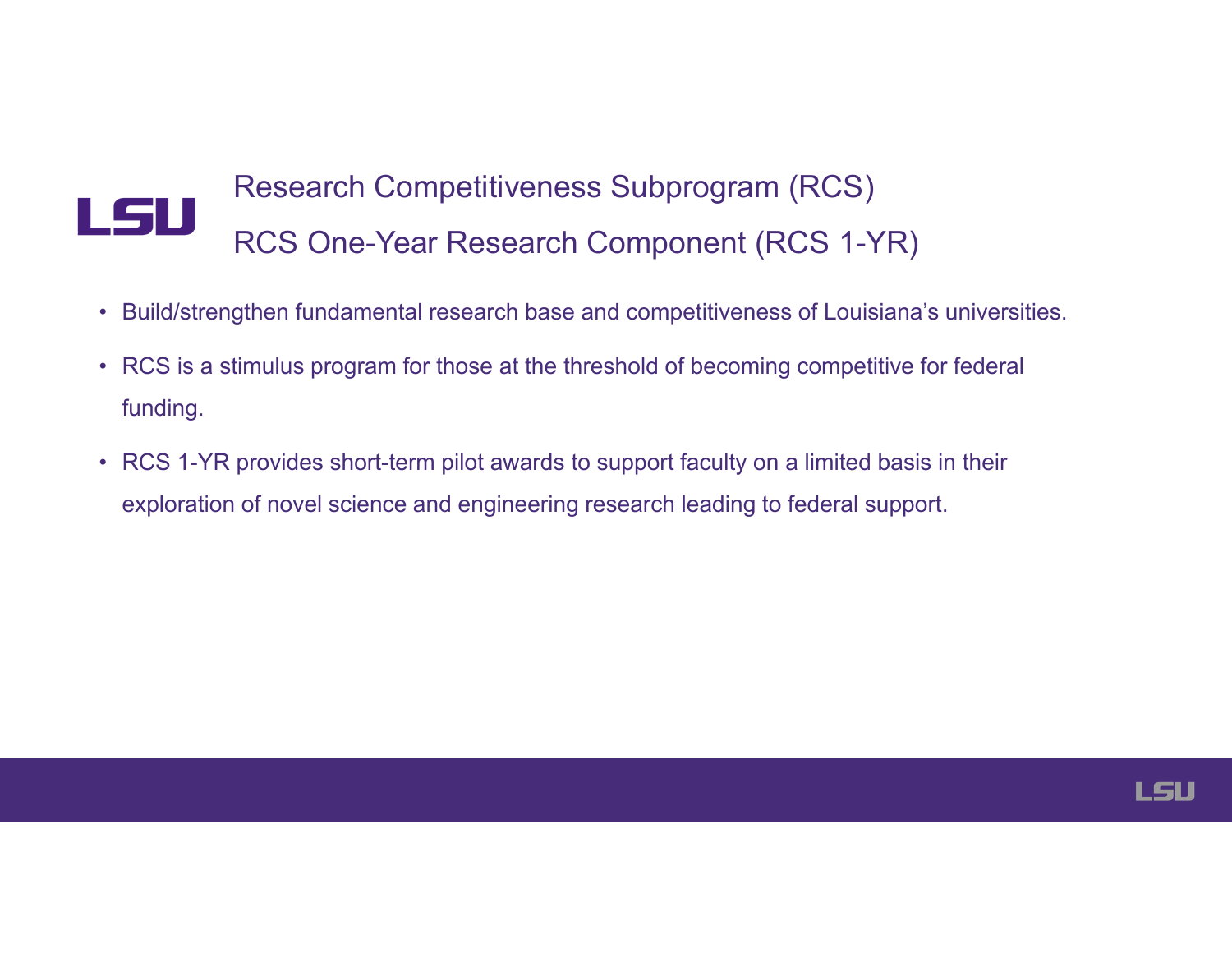#### LSU RCS & RCS 1-YR Eligibility

- Only full-time tenured or tenure-track faculty may act as PI or co-PIs
- RCS preference is given to junior researchers.
- Faculty may serve as a PI or co-PI on one RCS or RCS 1-YR grant at any time.
	- This limits includes current RCS or RCS 1-YR awards.
	- Individuals whose RCS or RCS 1-YR ended 6/30/2021 must ensure the award is fully closed out prior to submission of an NOI.
	- Contact Sponsored Program Accounting for early close-out.

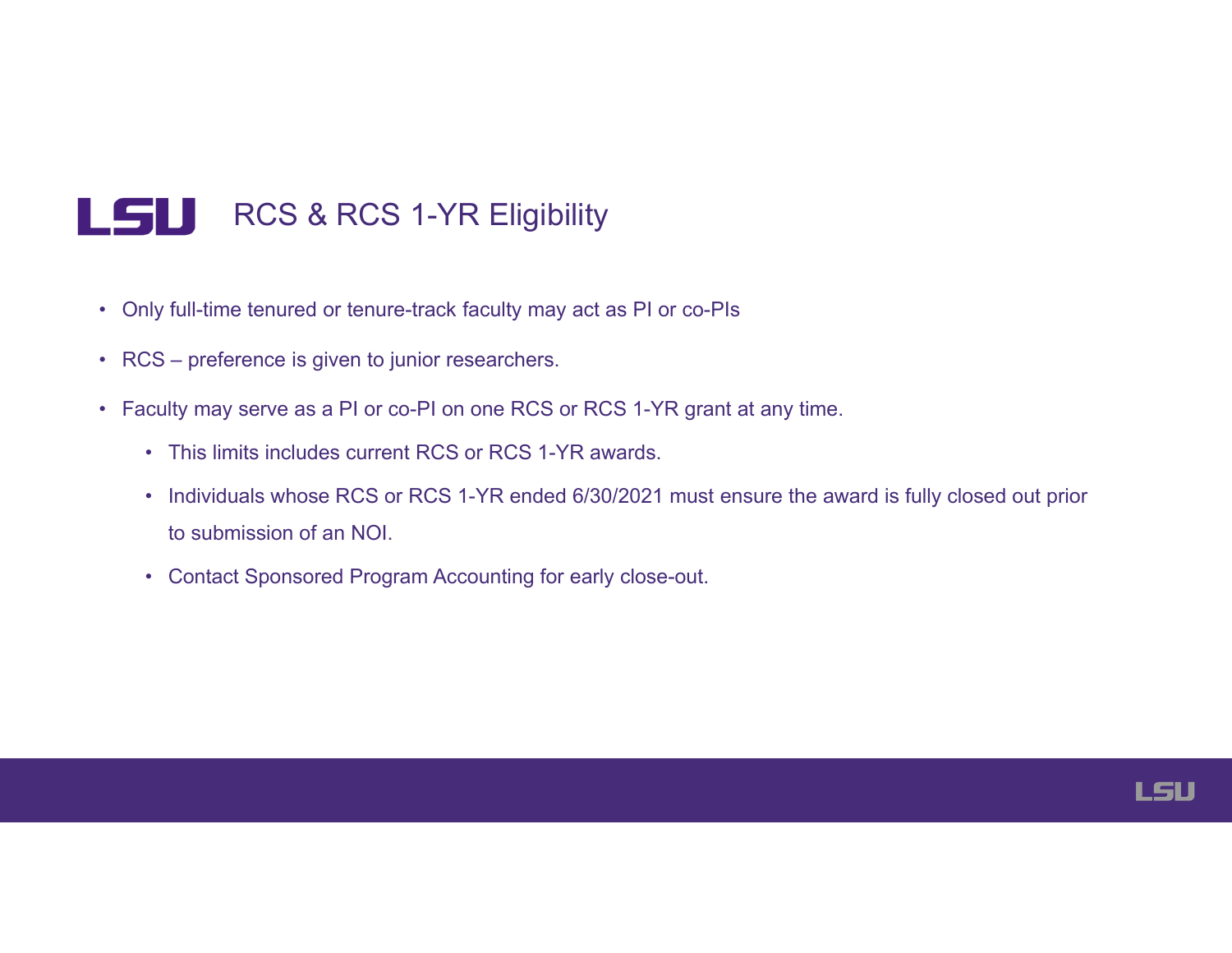#### LSU RCS & RCS 1-YR Budget Requirements

- RCS: Maximum of \$200,000 over a three-year period.
	- May request support for salary up to 25% academic year plus two months summer support, students and other personnel, travel, supplies, equipment, etc.
- RCS 1-YR: Maximum of \$20,000 for a one-year period.
	- Investigator salary support is not allowed on RCS 1-YR.
	- May request student personnel, travel, supplies, equipment, etc.
- Indirect Costs
	- Indirect cost rate of 25% will be permitted only on salaries, wages, and fringe benefits (SWF).
	- If provided as institutional match, indirect costs may be calculated using the submitting institution's federally negotiated rate (48% MTDC).

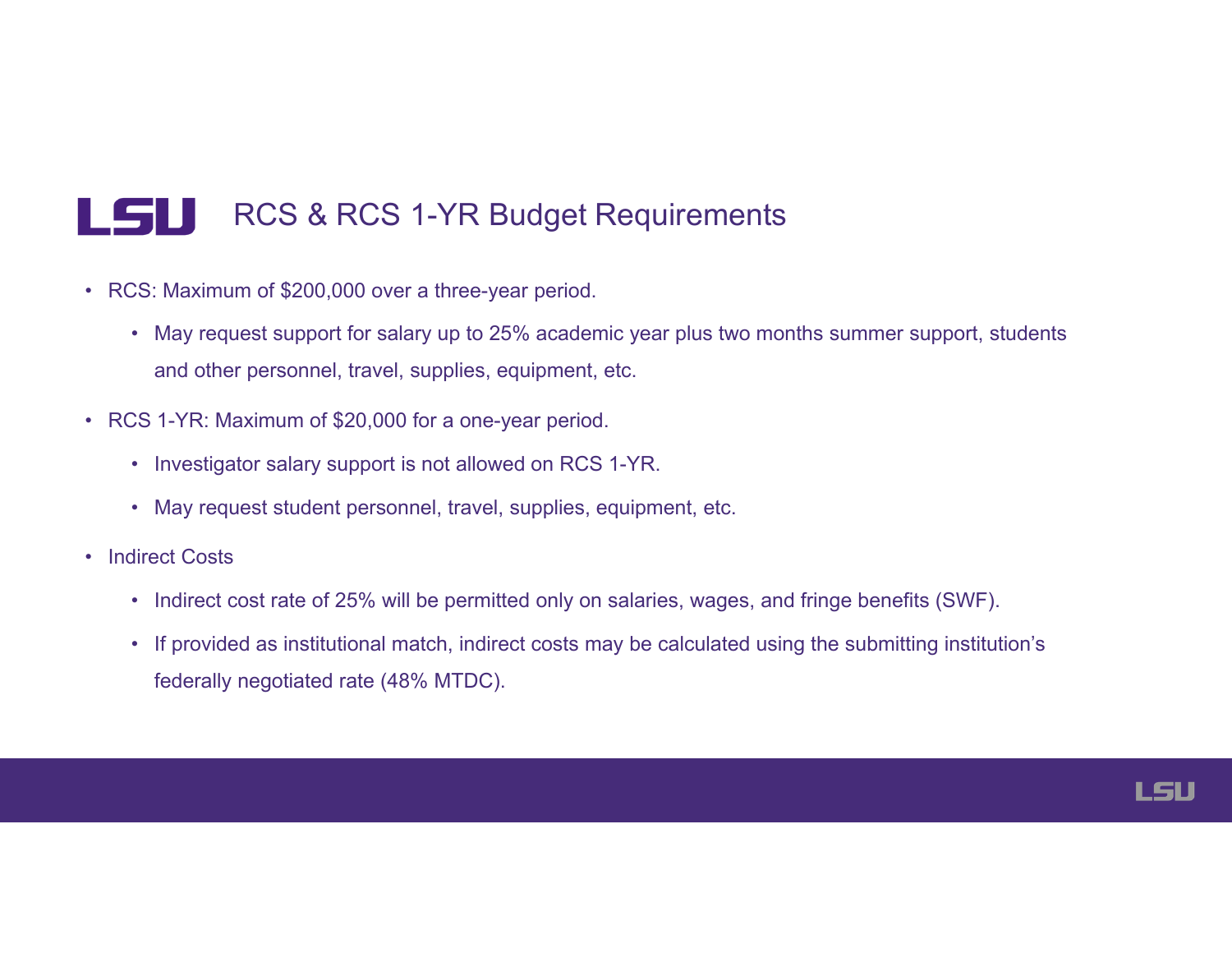#### LSU RCS & RCS 1-YR Budget Requirements (cont.)

- The Support Fund R & D program is **not** an equipment grants program.
	- Equipment may be requested only in the context of the particular research initiative proposed and the request must contain, at a minimum, a cash match equal to or greater than 25% of the total cost of the requested equipment and must be provided by the applicant's employing institution.
- Reviewers may at their discretion recommend that a project not be funded or be funded at a reduced level based on the amount of its matching commitments. Therefore **voluntary cost sharing is allowed** on support fund programs without special approvals.

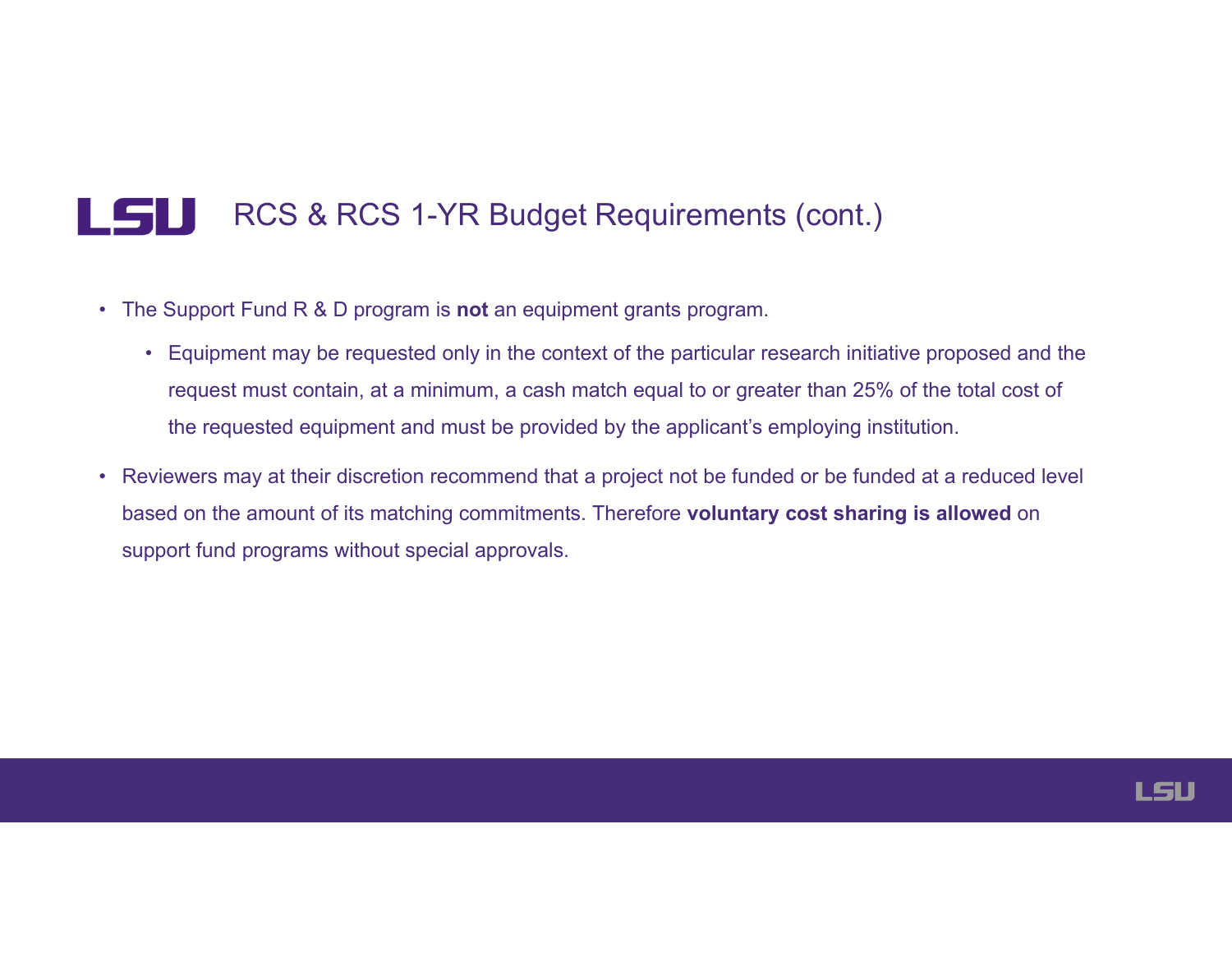# LSU Industrial Ties Research Subprogram (ITRS) & Proof-of-Concept/Prototype (P-o-C/P) Initiative

•

- ITRS funds research projects with significant near-term potential for development and diversification of Louisiana's economic base.
- All proposals submitted in the ITRS subprogram should show evidence of involvement of the private sector.
- P-o-C/P funds science and engineering proposals that enable proof-of-concept activities and/or prototype development with research commercialization and technology transfer potential.

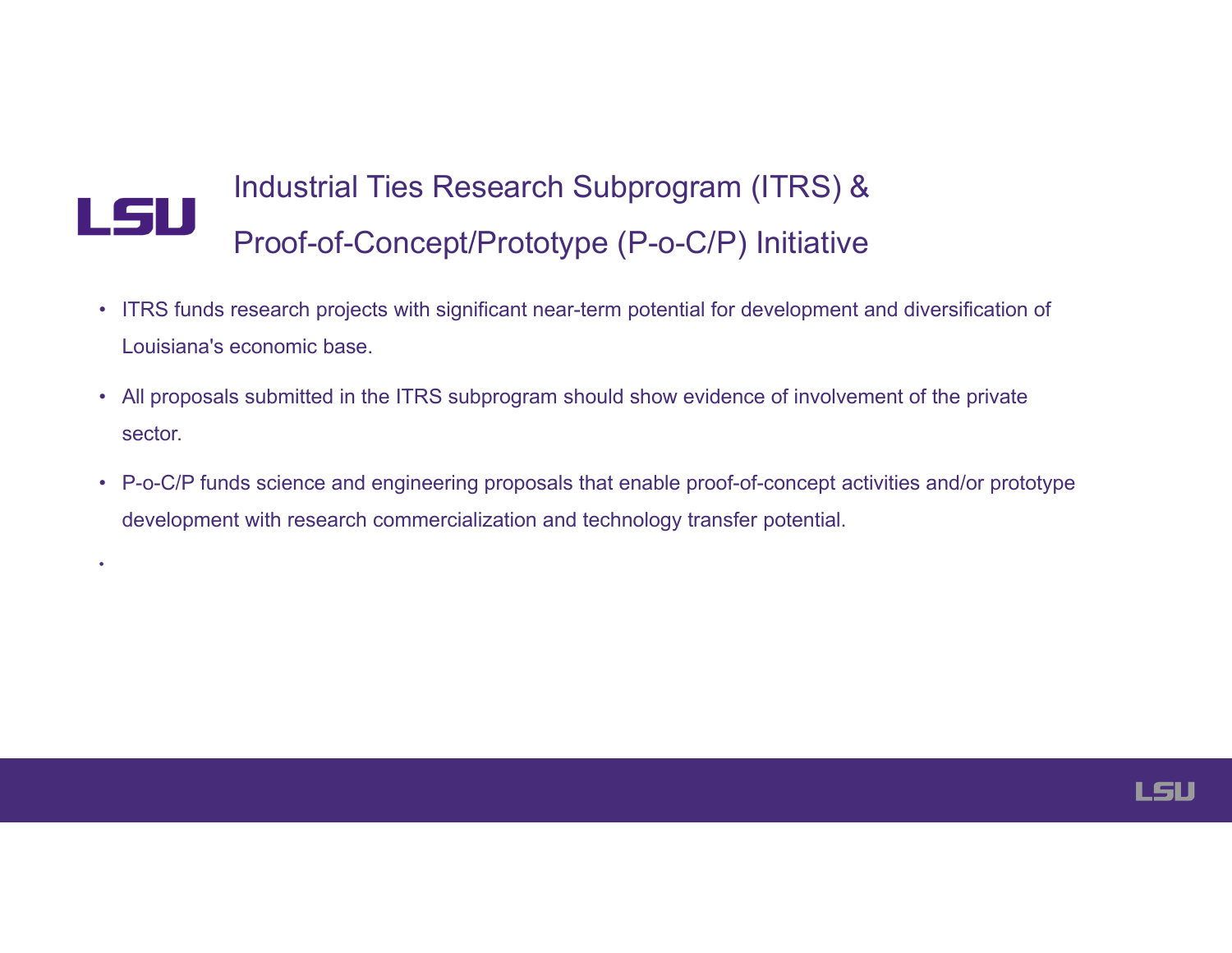### LSU ITRS & P-o-C/P Eligibility

- Full-time tenured, tenure-track or research professors may can apply as PI/co-PI.
- May serve as a PI or co-PI on a maximum of two ITRS, two P-o-C/P, or a combination of two projects at any one time.
	- This limits includes current ITRS and P-o-C/P awards and awards that ended 6/30/2021.
	- Individuals with multiple awards must ensure one award is fully closed out prior to submission of an NOI.
	- Contact Sponsored Program Accounting for early close-out.

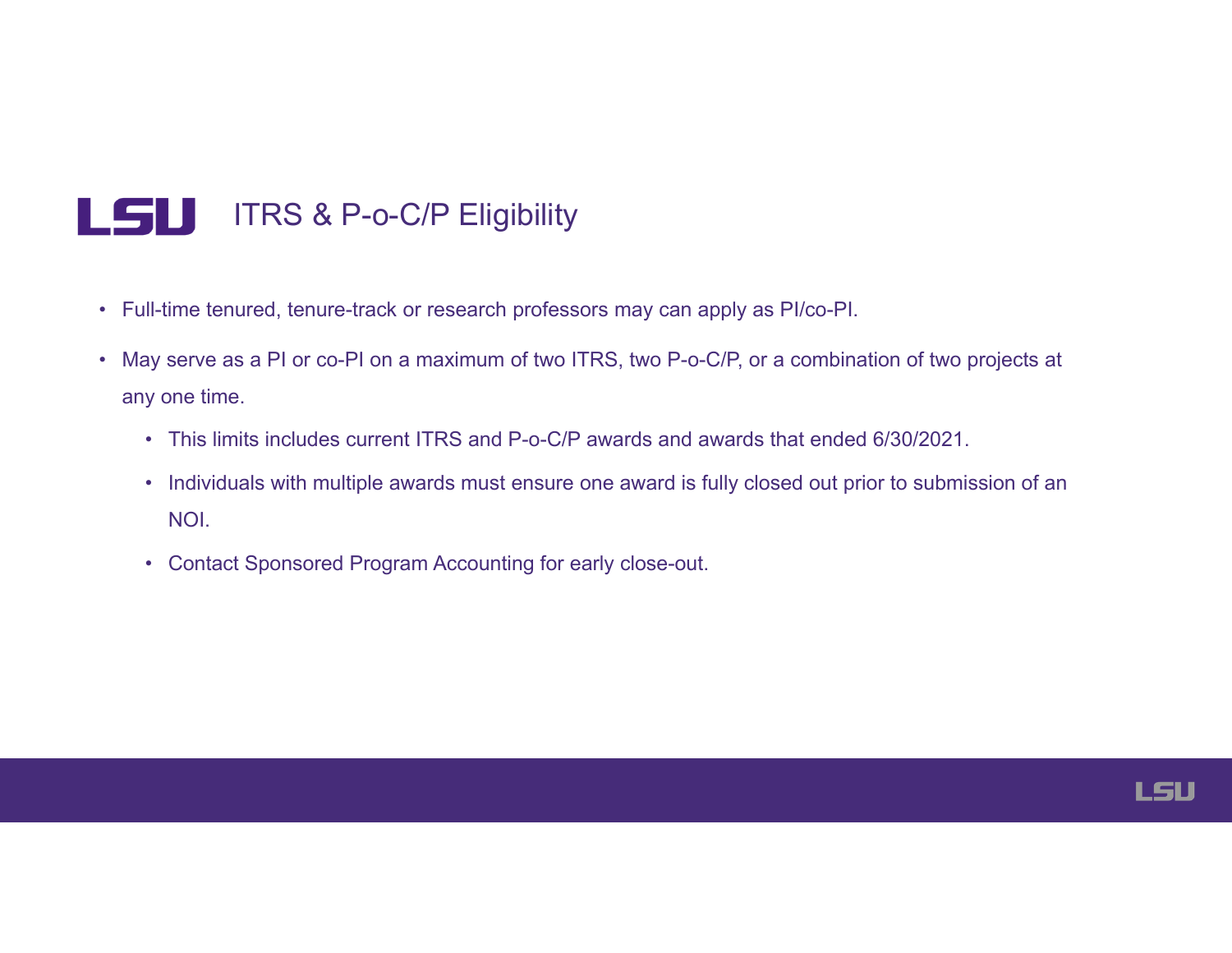#### LSU ITRS & P-o-C/P Budget Requirements

- ITRS: Maximum of \$350,000 over a three-year period. The total request for the first year may not exceed \$150,000, and the total request for each successive year may not exceed \$100,000.
	- May request support for PI salary up to 25% academic year plus two months summer support, students and support personnel, travel, supplies, equipment, etc.
- P-o-C/P: No applicant may seek less than \$10,000 or more than \$40,000 for a one-year period.
	- May request PI salary support not to exceed 1 month academic year or summer support, students and other personnel, travel, supplies, etc.

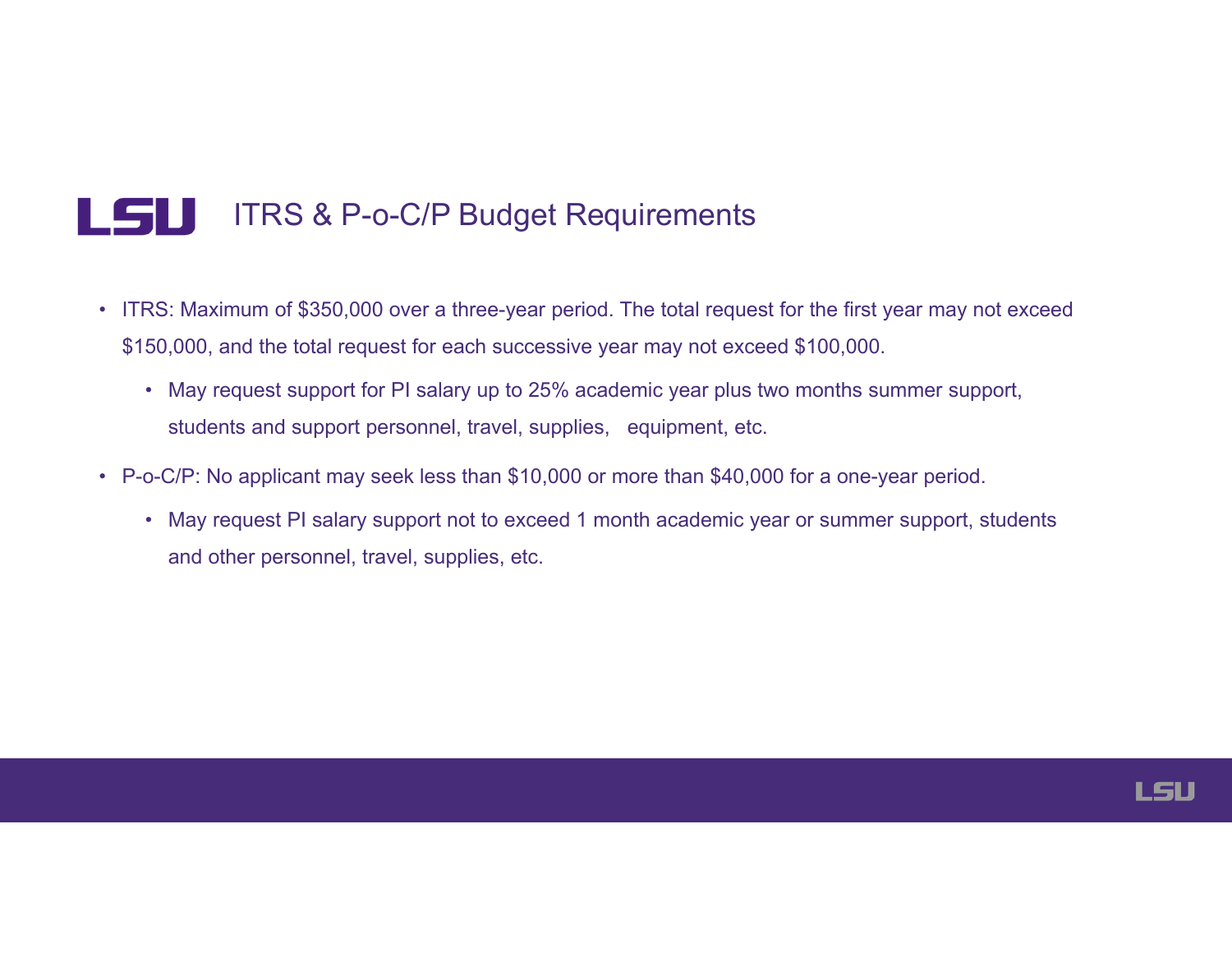#### LSU ITRS & P-o-C/P Budget Requirements (cont.)

- ITRS: required to have an "up front" matching commitment from the private/federal sector for at least the first year of the request. A plan for subsequent-year matching must be addressed in the budget.
- All equipment requests require a cash match equal to or greater than 25% of the total cost of the requested equipment.
- Must use BoR indirect cost rate of 25% SWF on requested funds. (48% MTDC allowed on institutional match.)

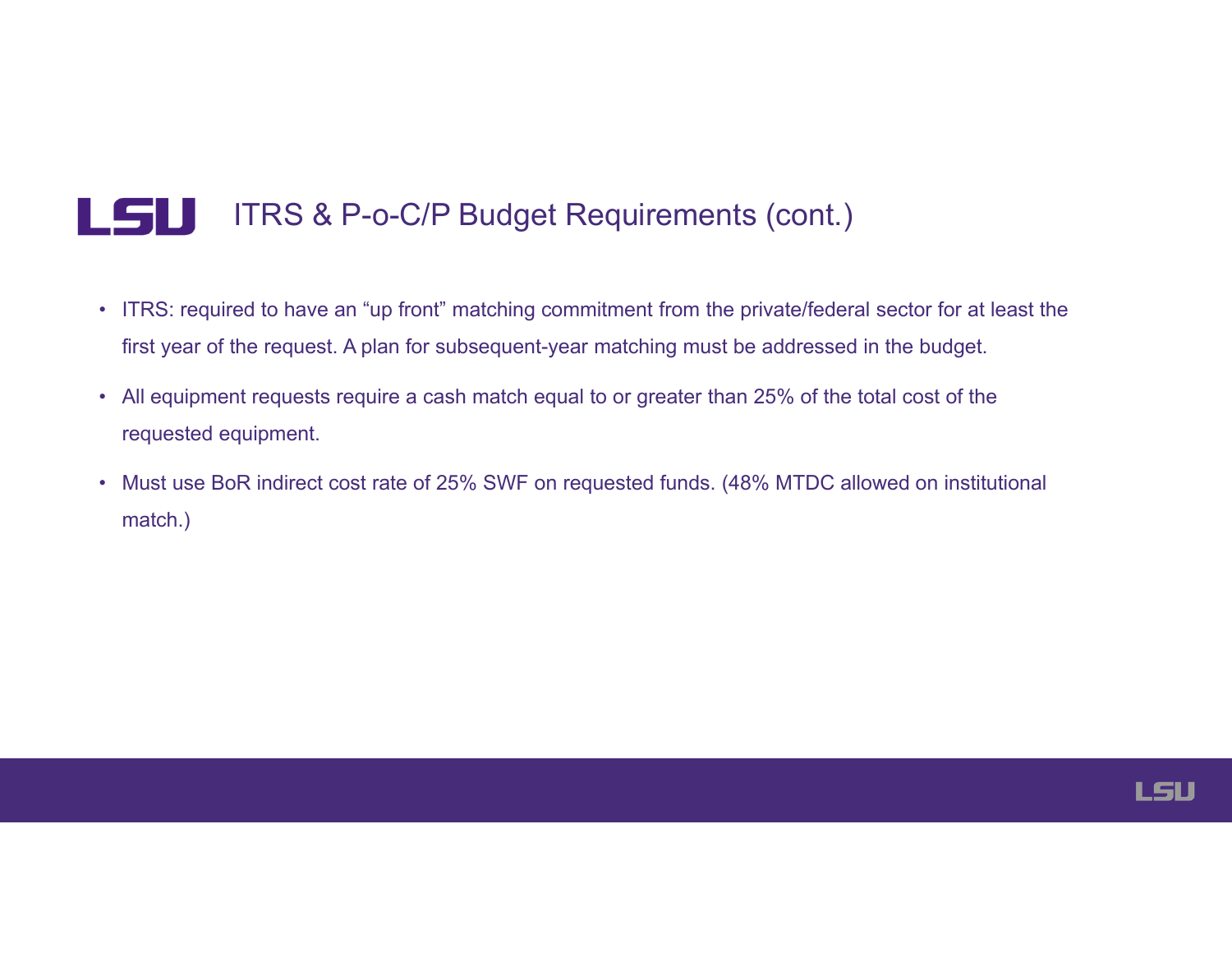#### LSU Departmental Enhancement (ENH)

- The Departmental Enhancement program funds projects that enhance the infrastructure of academic, research, or agricultural departments/units and promote economic development. (Revised 2017-2018)
- Projects should be designed to propel departments forward and enhance existing offerings and foci in accordance with the role, scope, mission, and strategic priorities of the institution and current and prospective direction(s) of the affected department(s)/unit(s).
- Proposals should clearly indicate how project objectives are linked to the highest academic, research or training priorities of the affected department(s) and institution as well as how BoRSF funds will increase the capacity and quality of research, education, and/or training available to faculty and students.

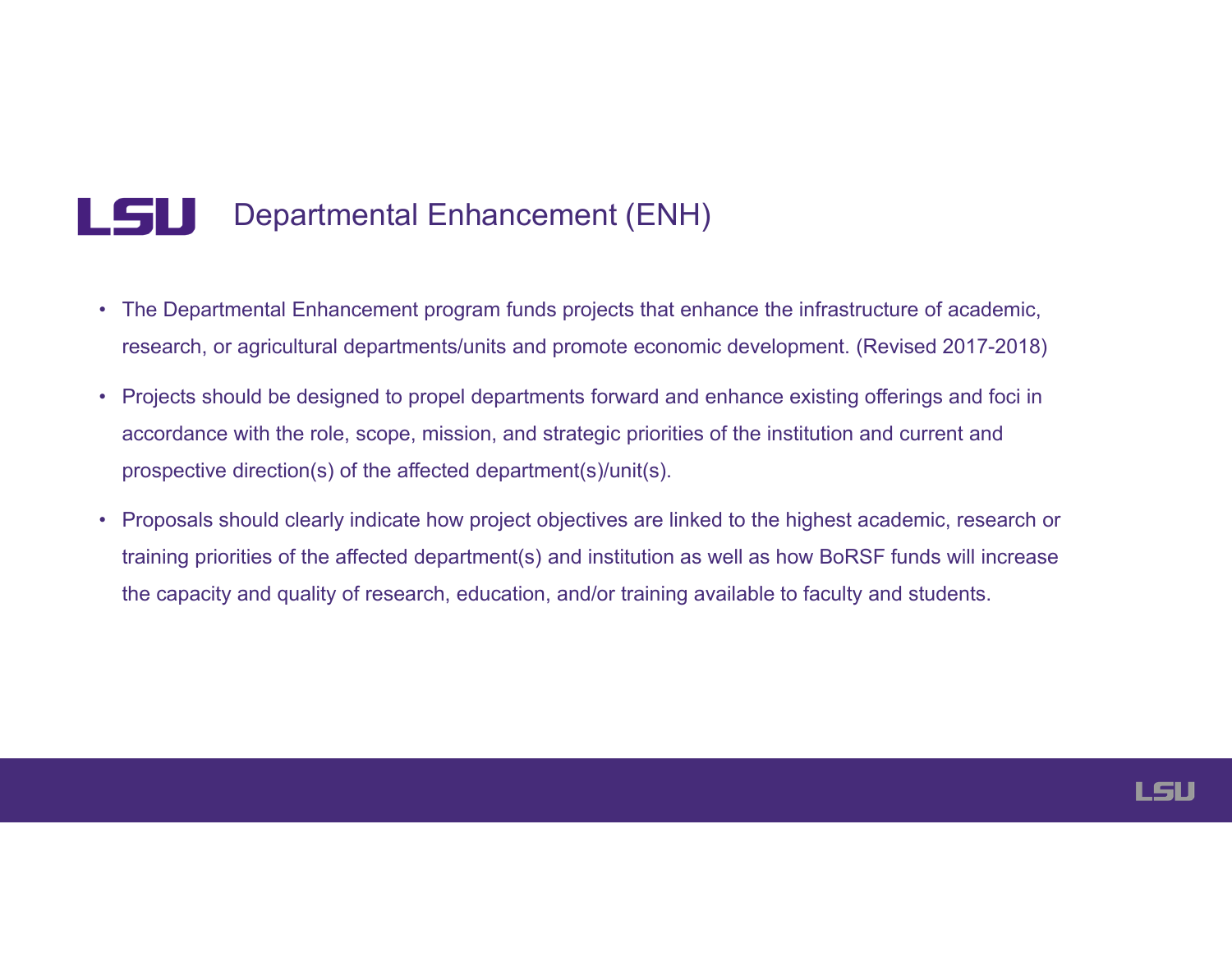#### LSU Departmental Enhancement (ENH)

- Project Types: Comprehensive Enhancement and Targeted Enhancement
- Comprehensive ENH proposals provide significant enhancement to address multiple departmental priorities or holistic departmental approaches and support the institutional role, scope and mission through a variety of means.
- Targeted ENH proposals provide focused enhancement that addresses a critical departmental priority and reflects the institutional role, scope and mission through a concentrated but tangibly effective effort (e. g., purchase of major equipment)

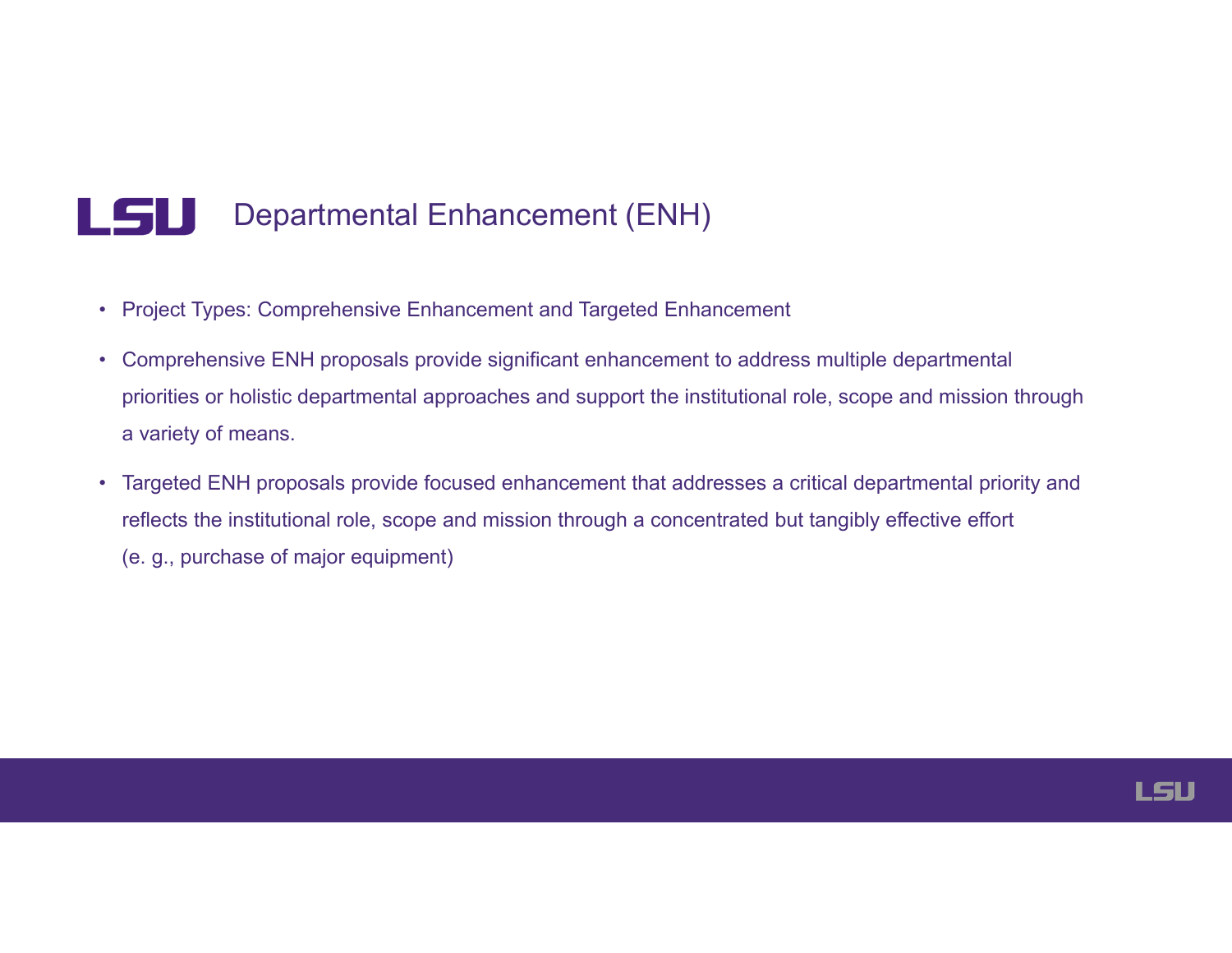#### LSU Comp. ENH & Targeted ENH Eligibility

- Only faculty members employed by an eligible Louisiana institution of higher education may act as PI or co-PIs.
- Comprehensive ENH:
	- Each eligible department/academic unit is limited to one Single Discipline submission
	- Each eligible department/academic unit may also participate with other units in up to one campuswide proposal submitted under the Multidisciplinary category
	- Academic units with active Comprehensive ENH may not apply
- Targeted ENH:
	- An academic unit is not limited in number of proposals, but must provide a rank-order list of all proposals submitted on its behalf (Institutional Review Committee)

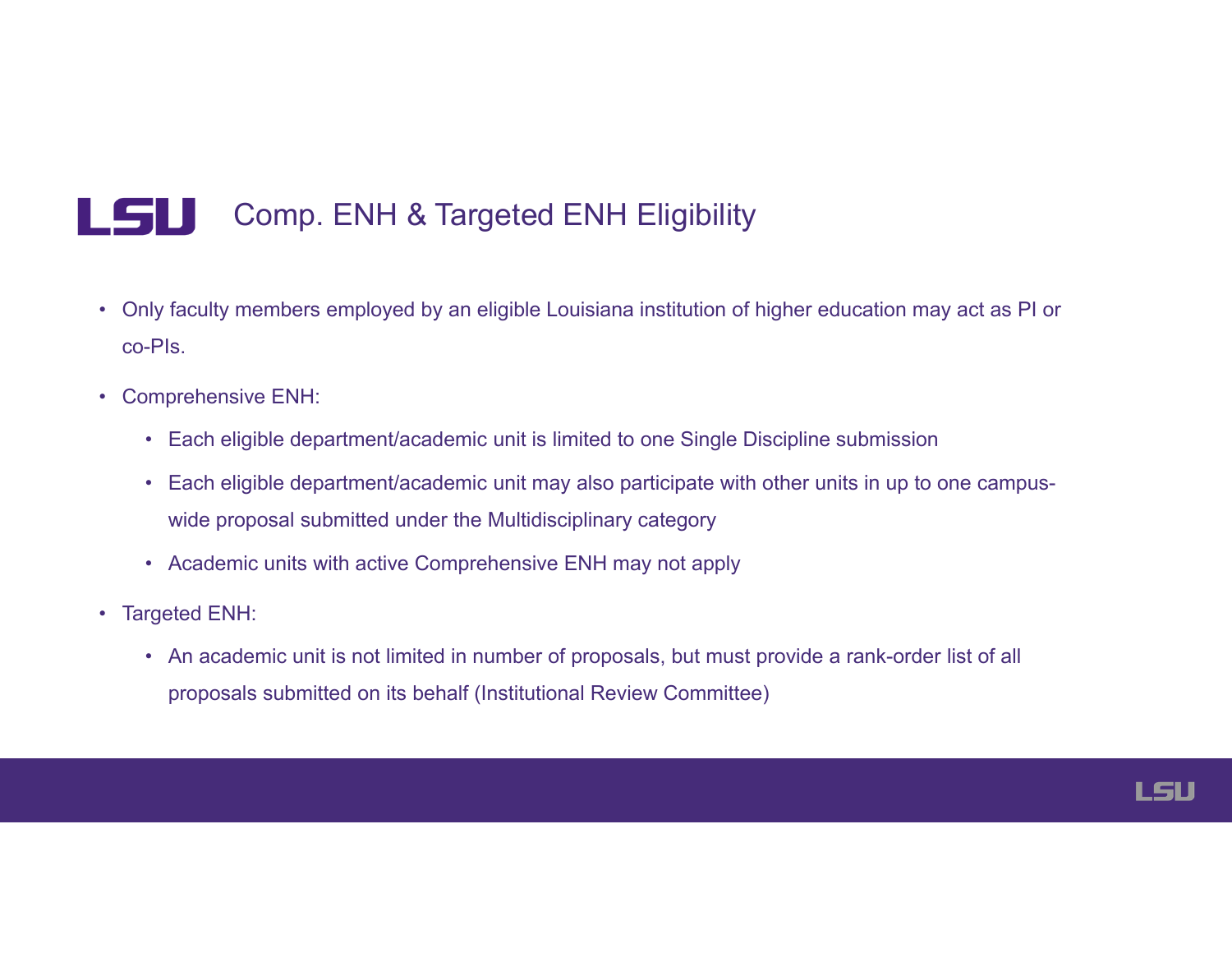#### LSU Comp. ENH & Targeted ENH Eligibility (cont.)

- Proposals may be submitted in the category of Research, Education, or Workforce.
- Administrative, support and athletic units are not eligible to submit.
- Academic unit's mission statement, data on the unit's current situation, and previous BOR support fund awards for academic unit for past 5 years is required.

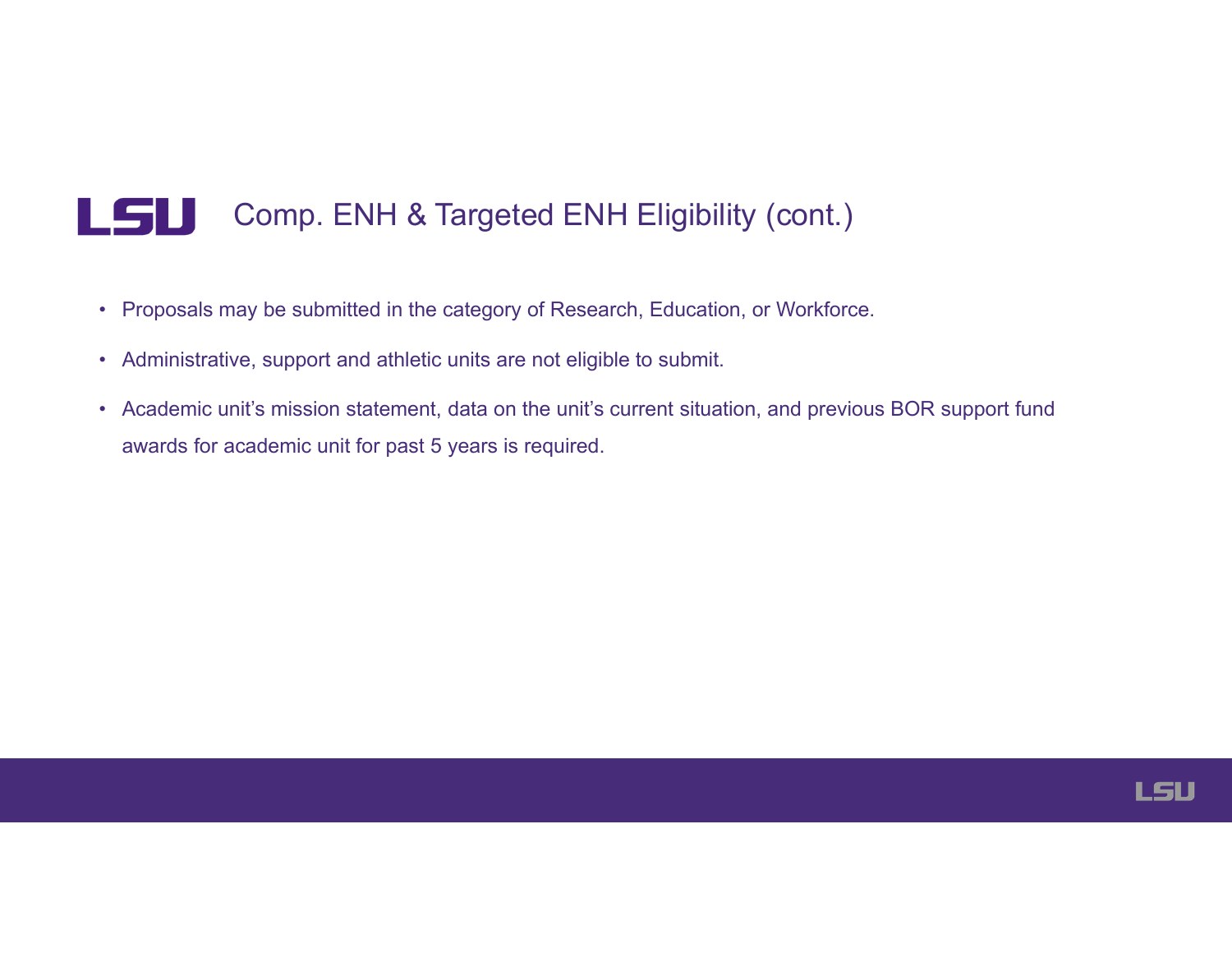#### LSU Comp. ENH & Targeted ENH Budget Requirements

- Comprehensive ENH
	- Maximum of \$1Million for projects lasting up to five years. The total request for the first year may not exceed \$300,000, and the total request for each subsequent year may not exceed \$200,000.
- Targeted ENH
	- Maximum of \$200,000 for one year.
- Predominately supports equipment and/or supplies.
- Faculty and/or staff salary support is **strongly discouraged**.
	- Partial salary support may be requested, and may not exceed 25% of academic-year salary plus two months of summer support.

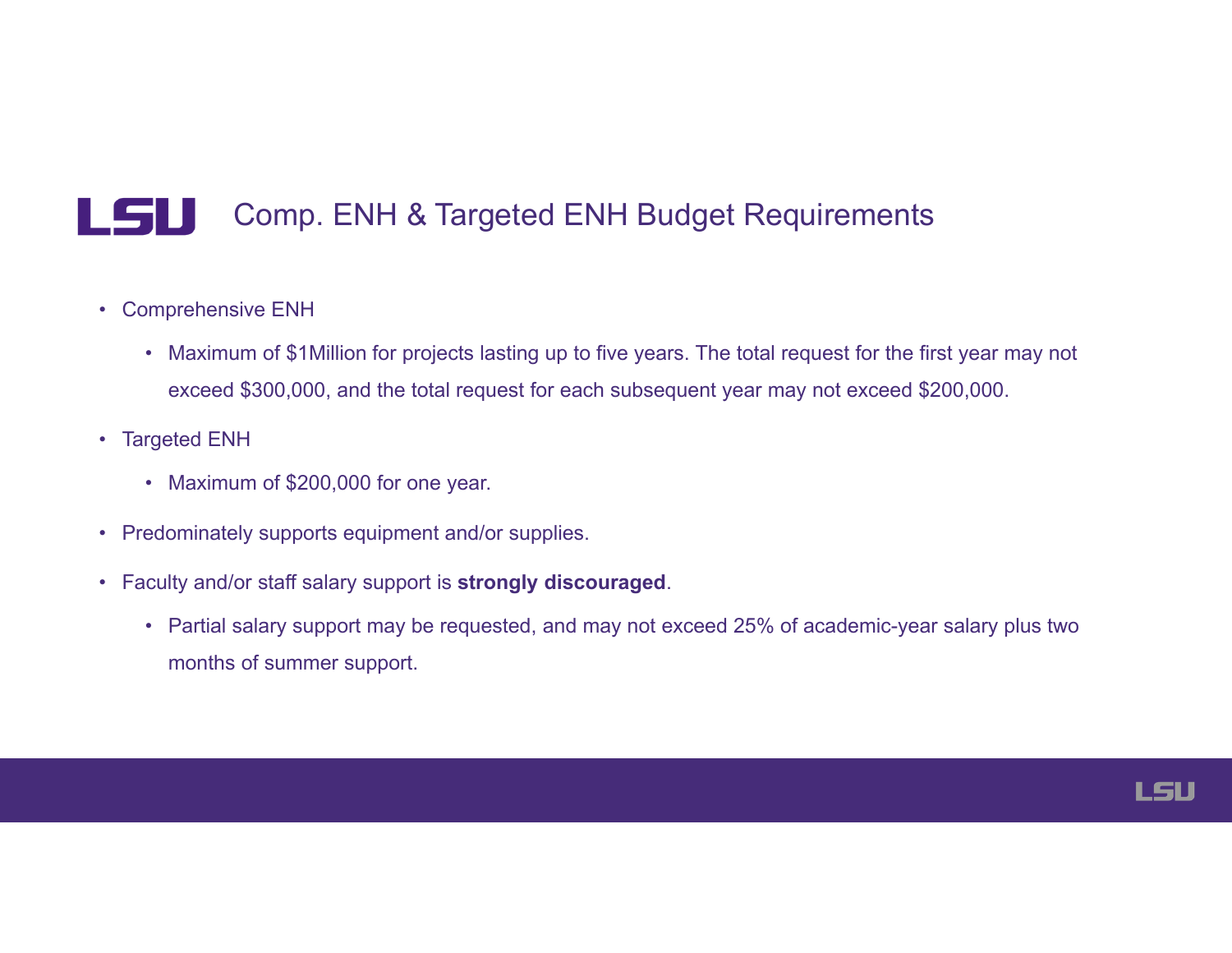#### LSU Comp. ENH & Targeted ENH Budget Requirements (cont.)

- Graduate and/or undergraduate student support may be provided as graduate assistantship or student workers when working on the project. Student support can also be provided in the form of fellowship or scholarship support if it is aligned with project goals and objectives.
	- Discuss fellowship/scholarships with OSP early in the process.
- Indirect costs are **not** allowed.
	- If provided as institutional match, indirect costs may be calculated using the submitting institution's federally negotiated rate (48% MTDC for research, 49% MTDC for instruction).

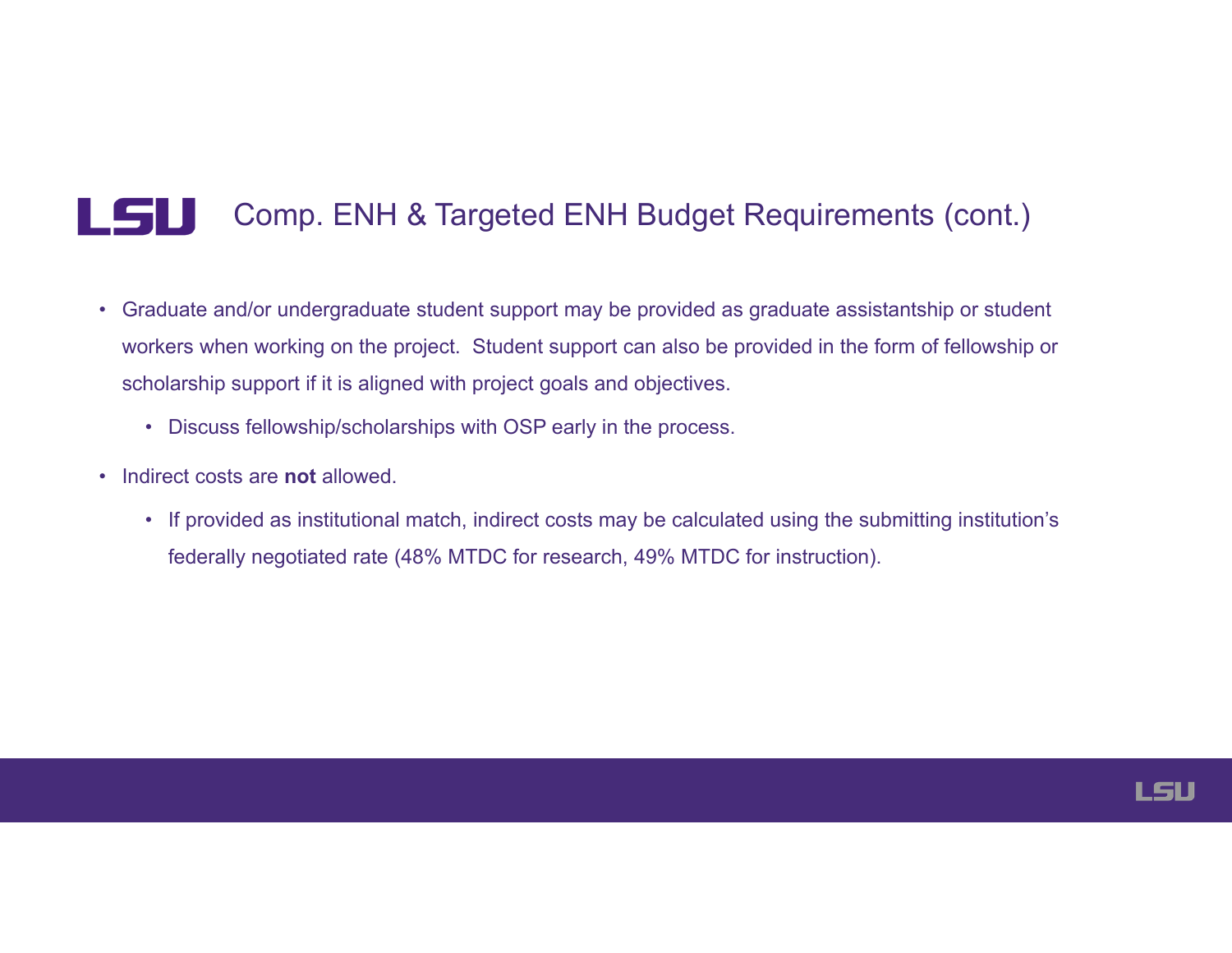#### LSU Awards to Louisiana Artists and Scholars (ATLAS)

- Provides support for major scholarly and artistic productions with potential to have a broad impact on a regional and/or national level.
- Proposed activities should enable the applicant to seek publication and/or public presentation of the supported work within a limited period of time.
- **Eligibility** 
	- Open to faculty members employed by an eligible Louisiana institution of higher education may apply.
	- All projects in Creative Arts, Humanities, and Social Sciences are eligible.

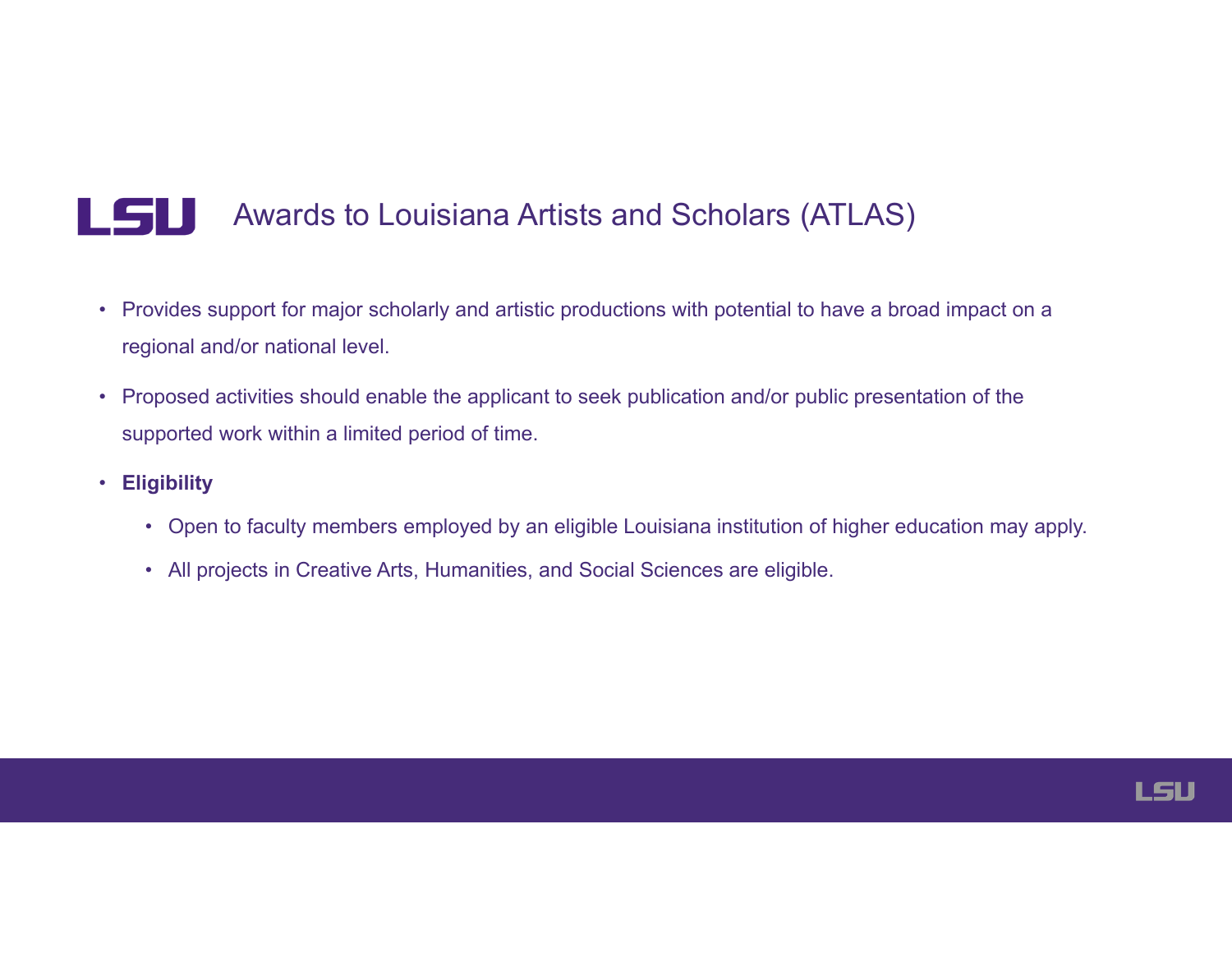#### LSU ATLAS Budget Requirements

- Maximum of \$50,000 over a one-year period.
- Academic-year salary requests may not exceed 50% of the PI's academic-year salary
- Leave equivalent to the salary requested must be guaranteed by the institution for all projects requesting salary support from the Board.
	- A letter from the Dean/Director and OSP Executive Director detailing and pledging time to be provided as faculty release or leave with pay must accompany the proposal.

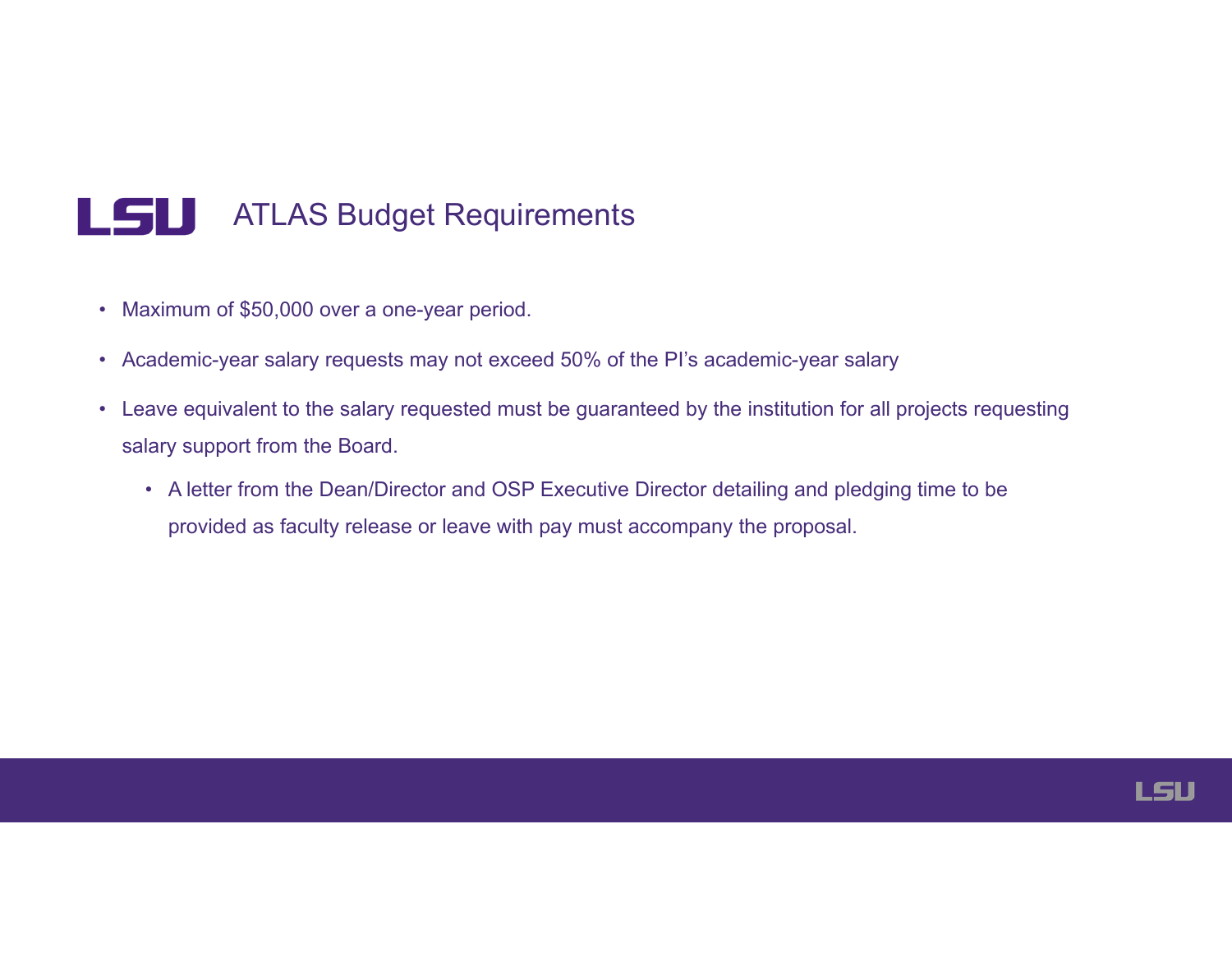#### LSU ATLAS Budget Requirements (cont.)

- The submitting institution is required to match on a 1:1 basis any request for salary support from the ATLAS subprogram.
- Summer salary support (50%) may be requested provided institutional matching requirements are met.
- Funds for expenses such as student assistants, publication costs, travel, and supplies are also allowed.

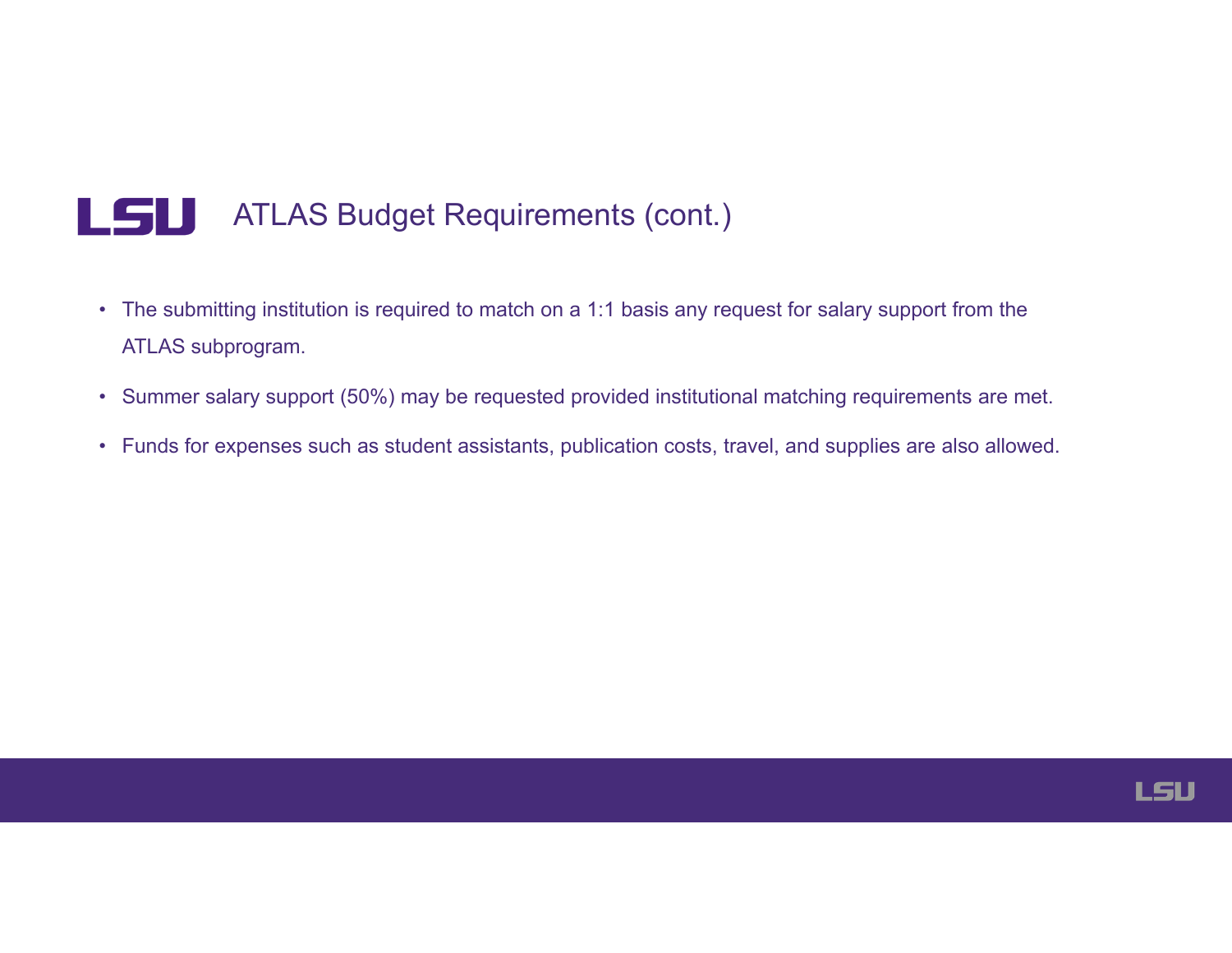#### LSU Special Budgetary Considerations

- Budget spreadsheets for each program are available on the OSP website
	- Since BoR limits F&A on Support Fund programs, the spreadsheets will automatically calculate unrecovered F&A as institutional match.
- Enhancement spreadsheet includes an additional worksheet to complete when requesting Other Costs (e.g. salaries, travel, consultants, etc.)
- Simplified budgets are entered in GeauxGrants.

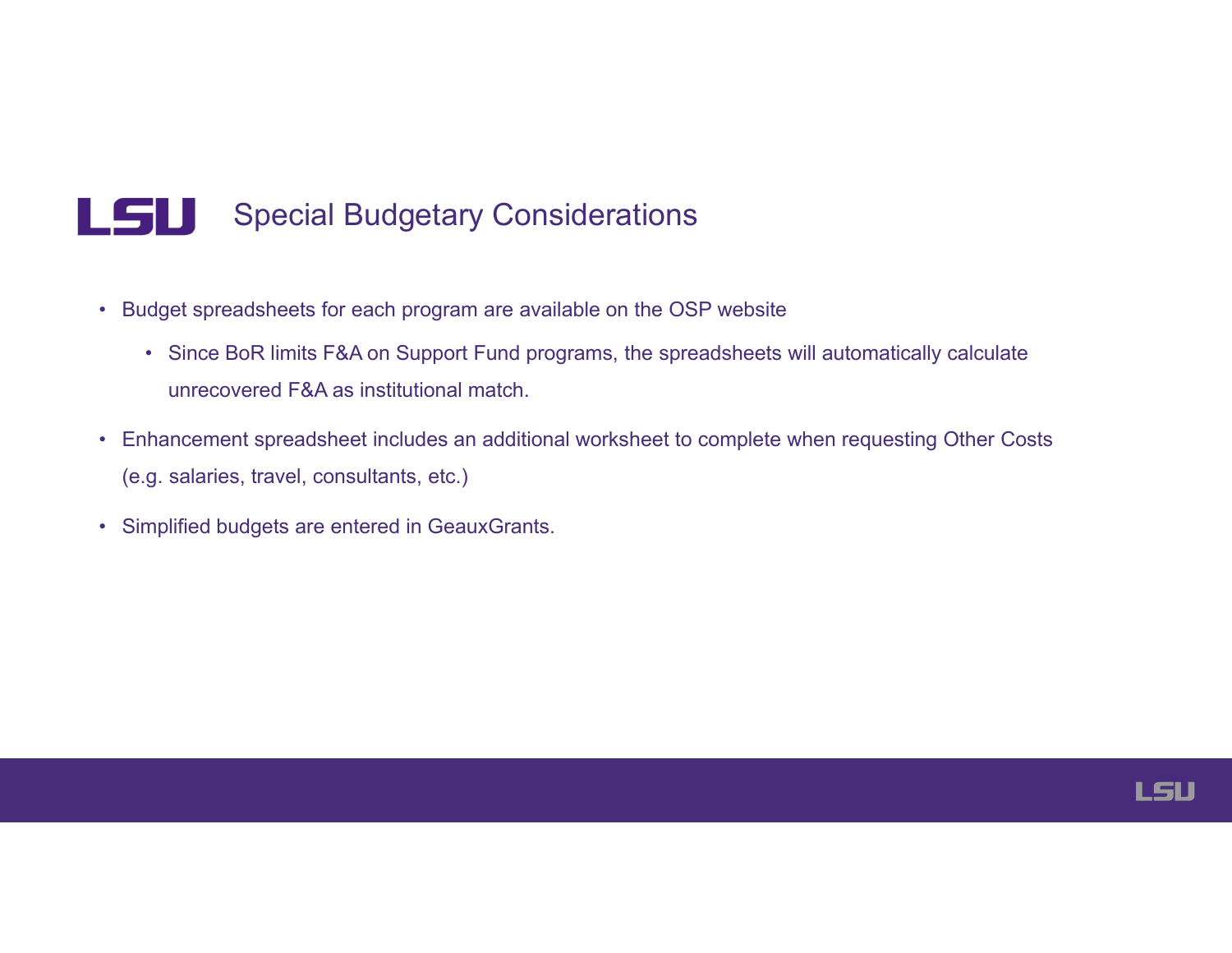#### **LSU** Special Budgetary Considerations for Graduate Assistants

- The BOR requires PI's to maintain support for graduate assistants at the level proposed in the original budget for each year of the project. Prior approval is required to decrease support and is highly scrutinized by BOR.
- 12 month vs. 9 month students. If you propose to pay a student \$18k over 9 months the Board expects the student to receive a monthly salary of at least \$2k for 9 months.
- BoRSF disallows GA tuition remission as requested funds but allows it as match. If support for a GA is requested, the spreadsheet will automatically calculate unrecovered GA tuition remission as institutional match on academic salary only.
	- GA's not enrolled in summer classes do not have associated tuition remission, so we will no longer propose summer tuition remission as cost sharing.

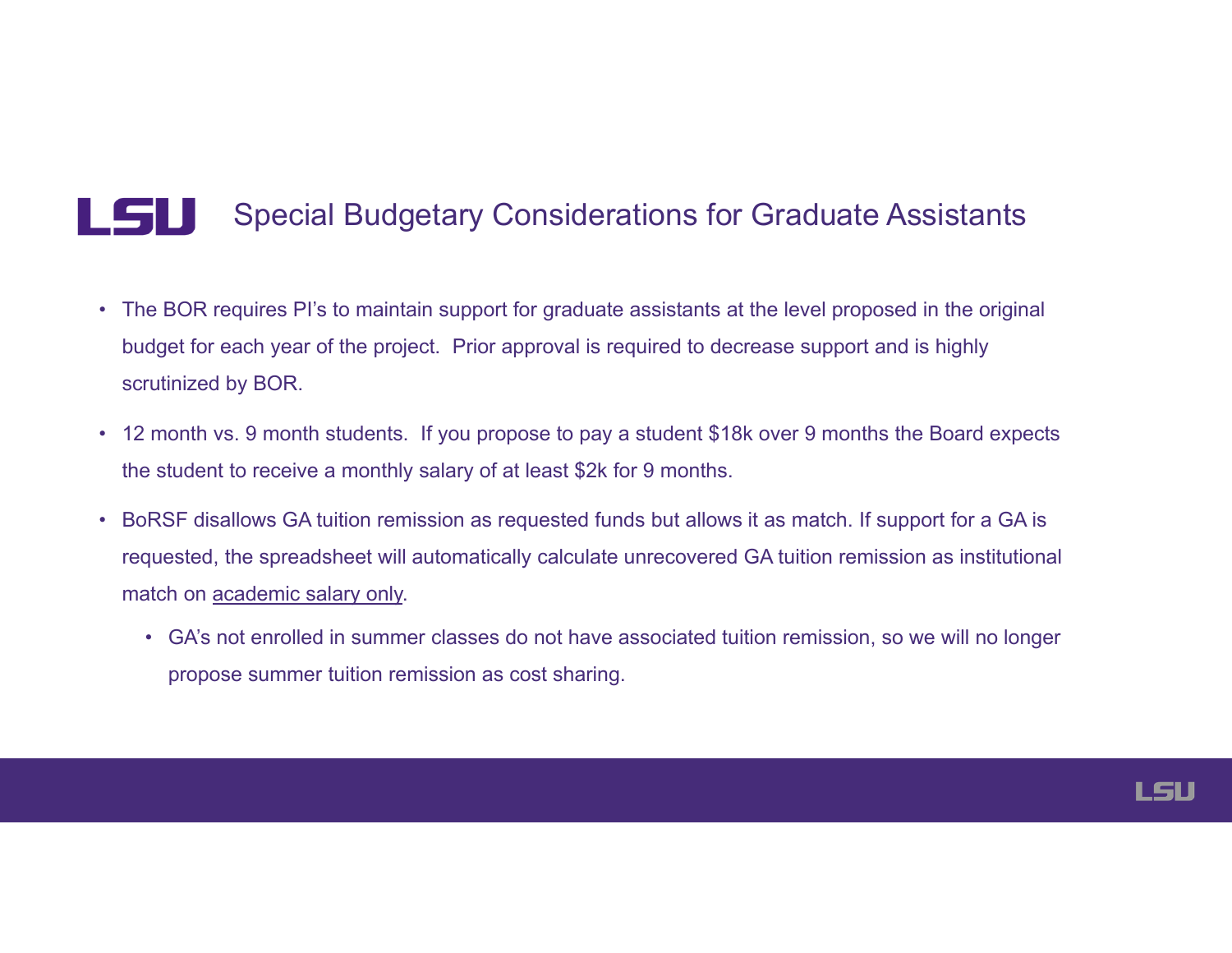## LSU NOI/Proposal Deadlines

| Program                                    | <b>NOI Deadlines</b>                                                               | <b>OSP Proposal</b><br><b>Routing Deadline</b> | <b>BoR/LOGAN Proposal</b><br><b>Submission Deadline</b> |
|--------------------------------------------|------------------------------------------------------------------------------------|------------------------------------------------|---------------------------------------------------------|
| <b>Comprehensive ENH</b><br>& Targeted ENH | Internal NOI form to be submitted to $osp@$ lsu.edu: $9/7$                         | October 11                                     | October 25 at 4:30pm                                    |
| ITRS & P-o-C/P                             | NOI uploaded to LOGAN and released to OSP: 9/7<br>BoR submission: 9/13 at 4:30pm   | October 18                                     | November 1 at 4:30pm                                    |
| <b>RCS &amp; RCS 1-YR</b>                  | NOI uploaded to LOGAN and released to OSP: 9/7<br>BoR submission: 9/13 at 4:30pm   |                                                | November 8 at 4:30pm                                    |
| <b>ATLAS</b>                               | NOI uploaded to LOGAN and released to OSP: 10/4<br>BoR submission: 10/11 at 4:30pm | November 8                                     | November 22 at 4:30pm                                   |

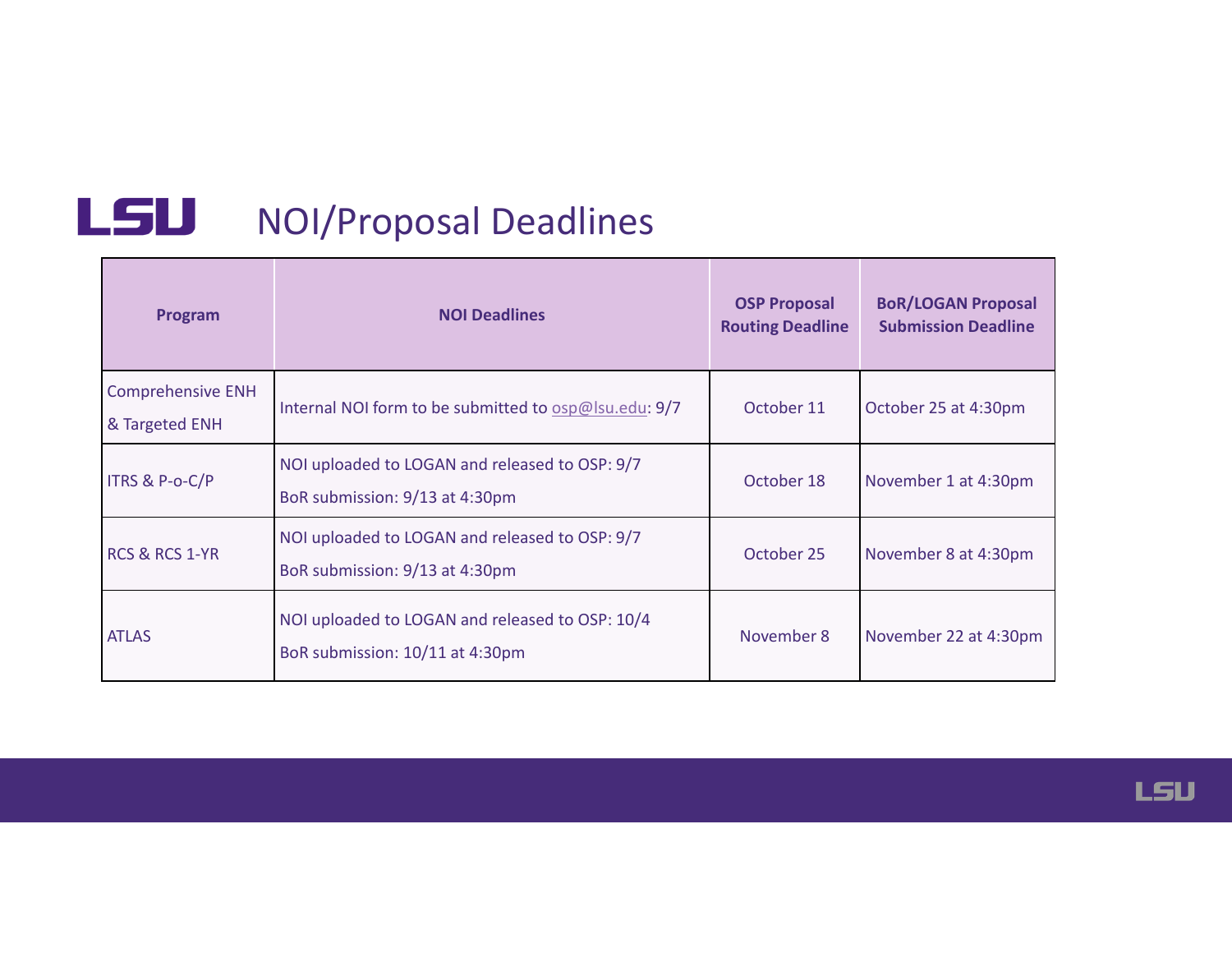## L5U Step One – Submitting the Notice of Intent (NOI)

- NOIs for ITRS, P-o-C/P, RCS, RCS 1-YR, and ATLAS are submitted via LOGAN (Board of Regents Proposal Submission System).
	- They are not routed through LSU's GeauxGrants.
- An internal NOI Form is required for Comprehensive and Targeted ENH.
- OSP Contacts for NOI submissions
	- Dana Tuminello: Enhancement ([dimpson@lsu.edu](mailto:dimpson@lsu.edu))
	- Eric Hale: ITRS and P-o-C/P ([ehale5@lsu.edu](mailto:ehale5@lsu.edu))
	- Danielle Cintron: RCS and RCS 1-YR ([dcintron@lsu.edu](mailto:dcintron@lsu.edu))
	- Tiffany Wesley: ATLAS ([twesley@lsu.edu](mailto:twesley@lsu.edu))

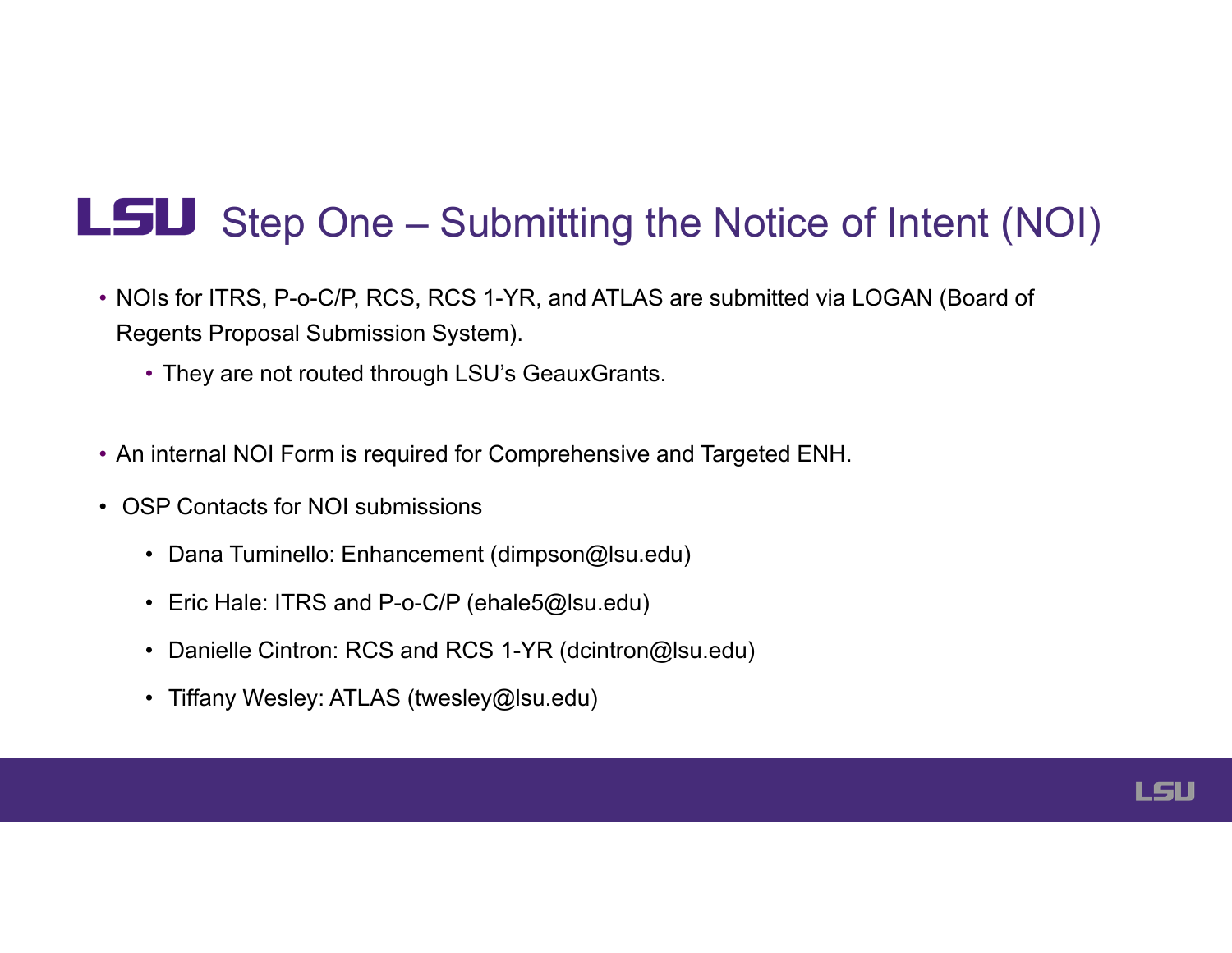## LSU Step Two - Submitting the Proposal

- 1. Route budget and justification in LSU's GeauxGrants\*.
	- Enables electronic review and approval of proposal documents by:
		- Departments/units and Colleges
		- Special approvals (IRB, IACUC, HRM, etc.)
		- OSP
- 2. Submit Significant Financial Interest Disclosure in GeauxGrants, if needed
- 3. Upload final proposal in Board of Regents LOGAN\* system for submission

\* Note these are separate systems.

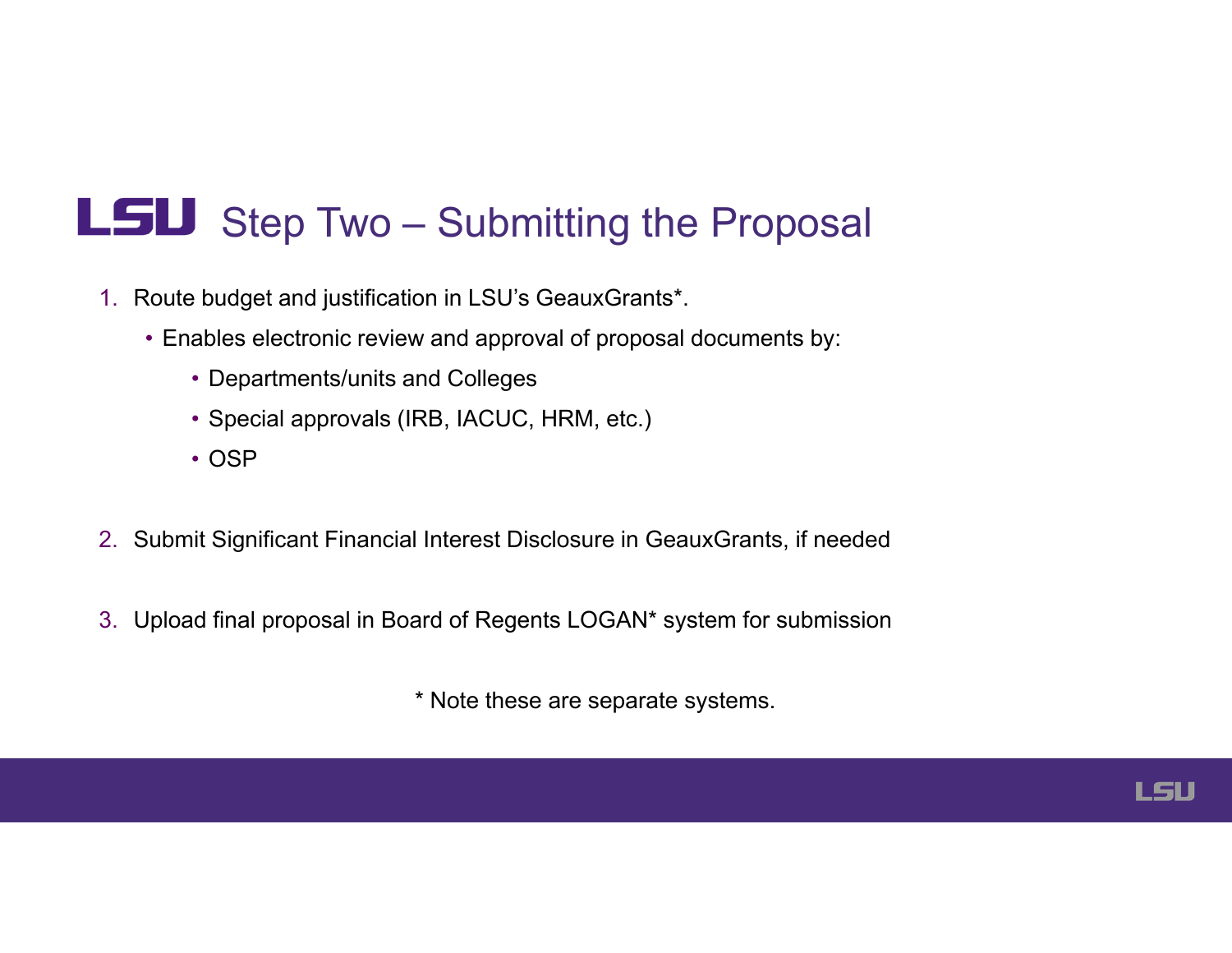## L5U Available Resources – Board of Regents

- Board of Regents Website (RFPs, FAQs, Consultant's Reports, LOGAN) [https://web.laregents.org/](https://web.laregents.org)
- Review Consultant Reports and request copies of up to 5 previously funded proposals.
	- Requests should include the following information: Full Proposal Number, Proposal Program/Subprogram, Proposal submission cycle, Proposal Title, PI First Name and Last Name, Proposal Institution.
- Contact the program officer (last date to ask questions is Oct. 15)
	- Bryan Jones Enhancement
	- Carrie Robison ATLAS
	- Zenovia Simmons RCS, RCS One-Year, P-o-C/P & ITRS
- BOR Frequently Asked Questions page:

[https://web.laregents.org/downloads\\_page/frequently-asked-question](https://web.laregents.org/downloads_page/frequently-asked-question)/

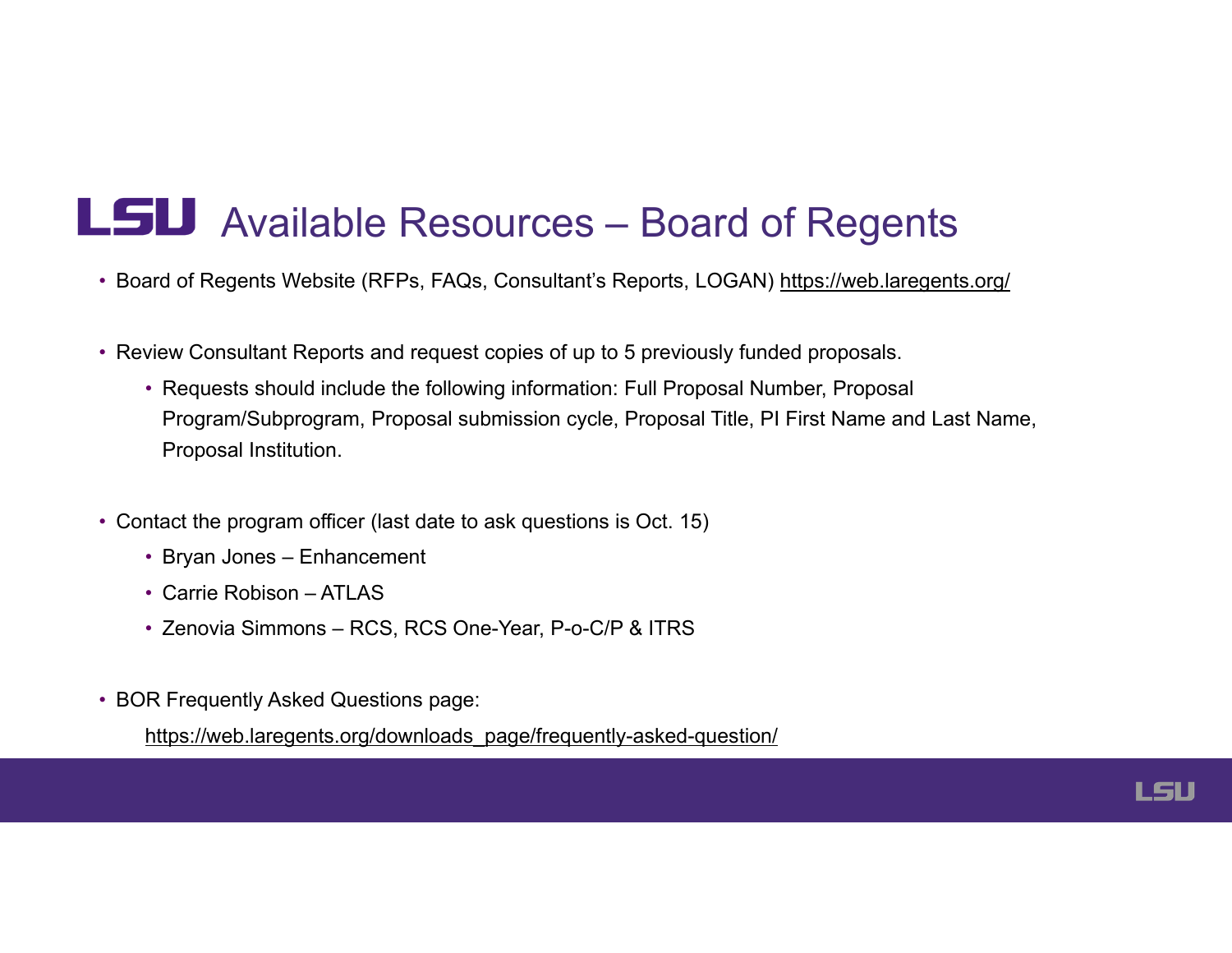## LSU BOR – Webinar and Ask a Program Manager

- <https://web.laregents.org/borsf-online-informational-sessions-fy-2021-22-competitive-cycle>/
- September 2 @ 10am General Information Webinar hosted by BOR
- Ask the Program Manager
	- August 26 RCS, ITRS and PoC/P
	- September 13 and 20 Department ENH
	- September 8 and 15 ATLAS
	- Must sign-up for time slot on website

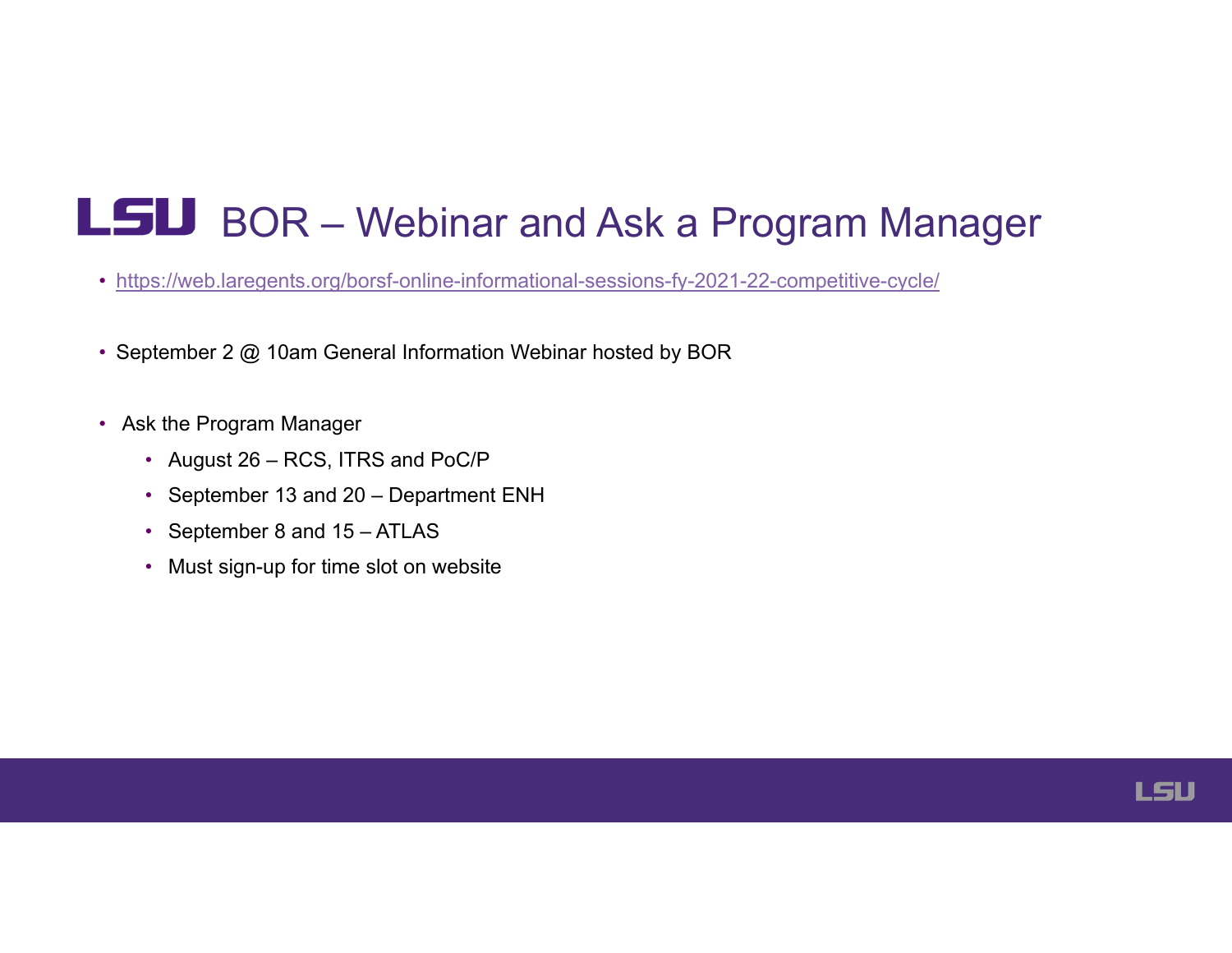## LSU Available Resources – Office of Sponsored Programs

<https://www.lsu.edu/osp/proposals/bor-programs/bor-support-fund-programs-21-22.php>

- GeauxGrants Board of Regents Support Fund Proposal Help Guide
- At-a-Glance program overviews
- Notice of Intent instructions
- Enhancement Notice of Intent forms and timeline
- Deadlines
- Budget Worksheets
- Budget Justification templates
- BOR Biosketch templates
- BOR Current and Pending Support templates
- Links to BOR RFPs and FAQs

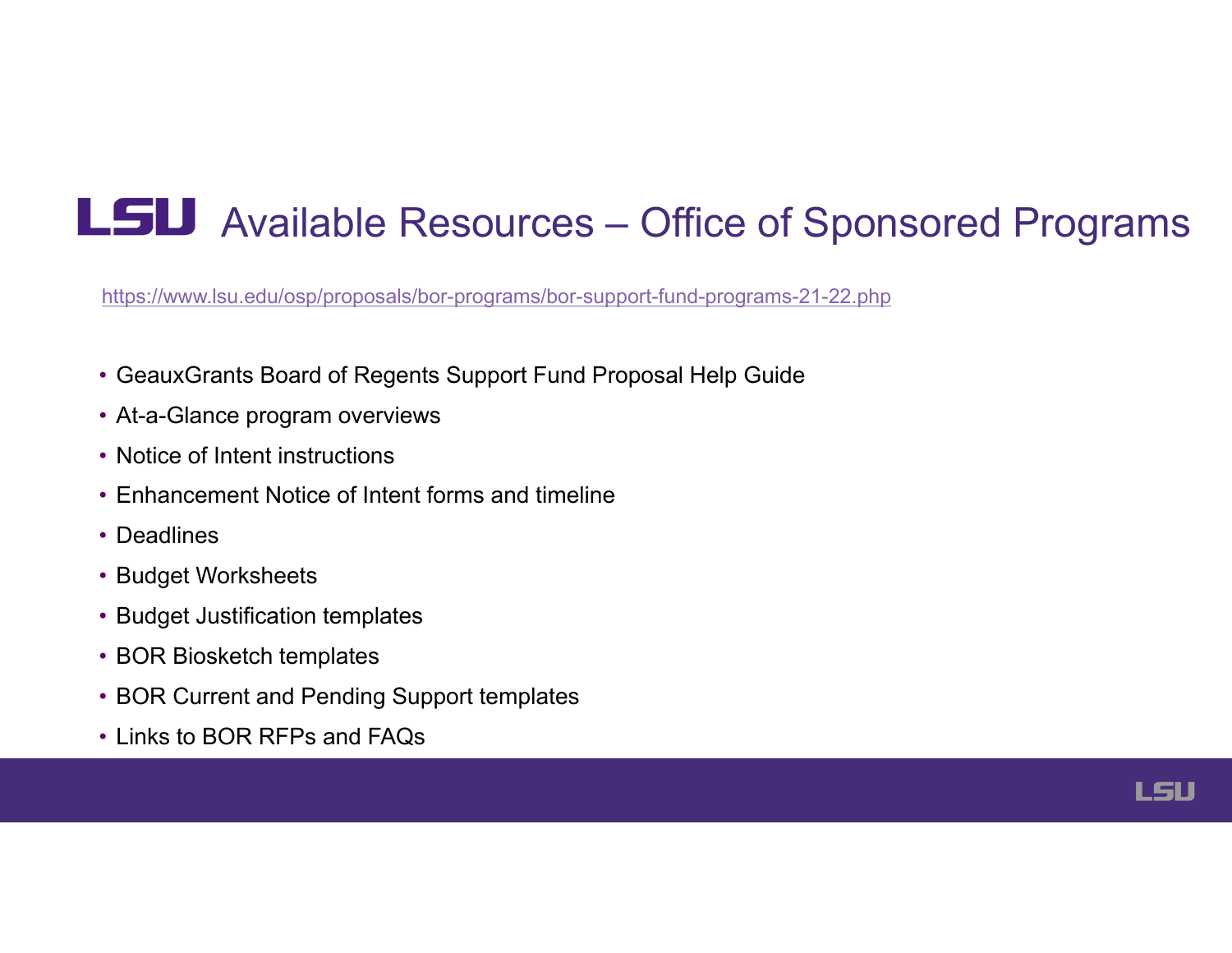

#### **LSU** OSP Contacts Submitting the Proposals

|                                | <b>Purple Team</b>      |                     | <b>Gold Team</b>        |                   |
|--------------------------------|-------------------------|---------------------|-------------------------|-------------------|
|                                | <b>Specialist</b>       | <b>Email</b>        | <b>Specialist</b>       | <b>Email</b>      |
| <b>ENH</b>                     | <b>Danielle Cintron</b> | dcintron1@lsu.edu   | <b>Larry Andrews</b>    | landrews@lsu.edu  |
| <b>ITRS &amp;</b><br>$P-O-C/P$ | <b>Lisa Gremillion</b>  | lgremillion@lsu.edu | <b>Eric Hale</b>        | ehale5@lsu.edu    |
| <b>RCS</b>                     | <b>Tiffany Wesley</b>   | twesley@lsu.edu     | <b>Jessica Clawson</b>  | jclawson@lsu.edu  |
| <b>RCS 1-Year</b>              | <b>Danielle Cintron</b> | dcintron1@lsu.edu   | <b>Danielle Cintron</b> | dcintron1@lsu.edu |
| <b>ATLAS</b>                   | <b>Tiffany Wesley</b>   | twesley@lsu.edu     | <b>Larry Andrews</b>    | landrews@lsu.edu  |